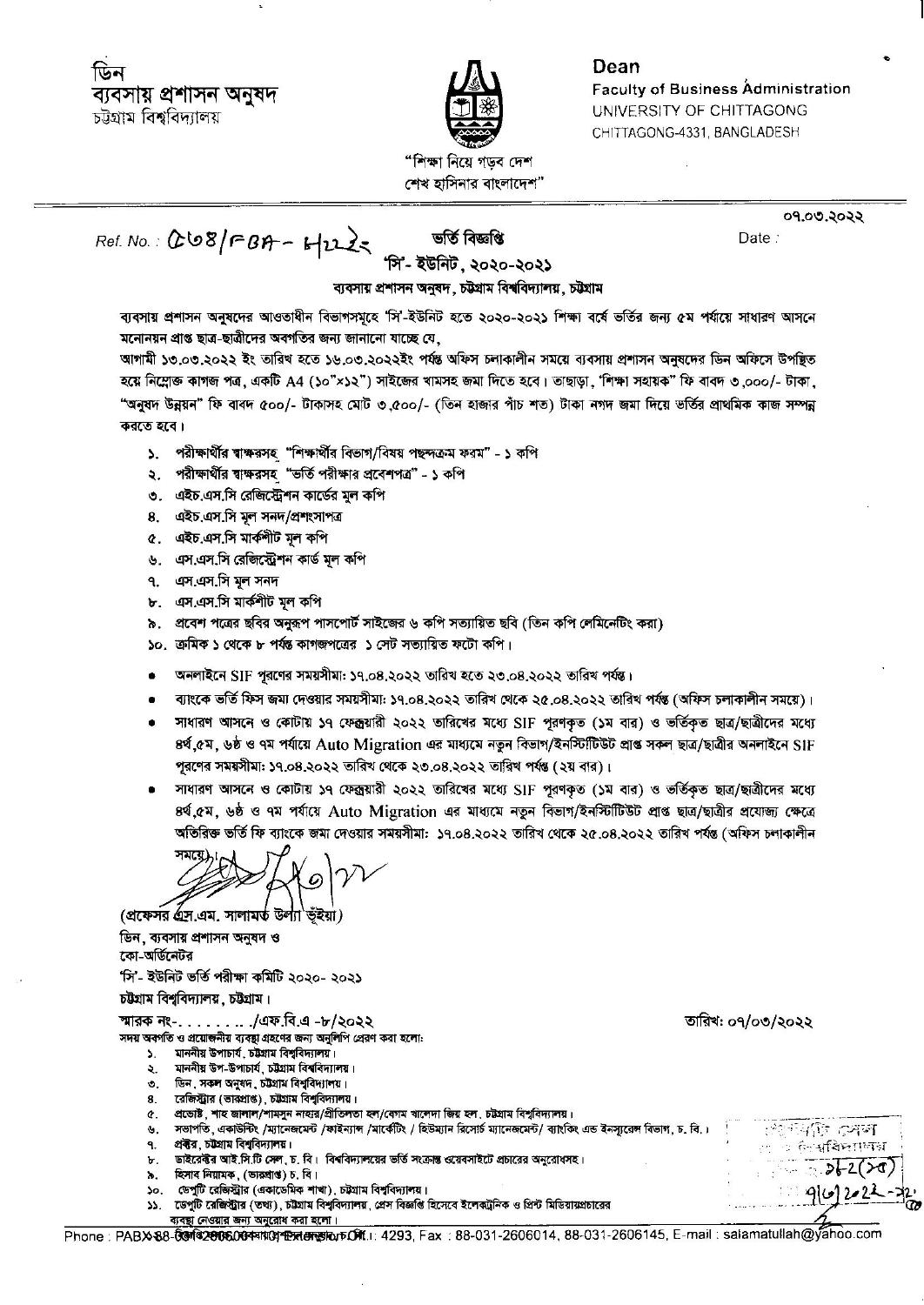| <b>Exam Roll</b> | Name                            | Merit          | <b>Department</b>   | <b>Status</b> |
|------------------|---------------------------------|----------------|---------------------|---------------|
| 301781           | <b>SUBAT TAHSIN</b>             | $\overline{4}$ | Dept. of Finance    | Admitted (1)  |
| 301057           | <b>UMMUL WARA</b>               | 9              | Dept. of Finance    | Admitted (1)  |
| 311869           | MOHAMMED ABDULLAH AL FORHAD     | 11             | Dept. of Finance    | Admitted (1)  |
| 304681           | <b>JANNATUN NOOR NAFISA</b>     | 15             | Dept. of Finance    | Admitted (1)  |
| 302992           | <b>TARINA JAHAN RAIMA</b>       | 16             | Dept. of Finance    | Admitted (1)  |
| 312037           | <b>EKRAM AHMED SIZZLE</b>       | 18             | Dept. of Finance    | Admitted (1)  |
| 306920           | AHANAF SIDDIQUE RISHTA          | 21             | Dept. of Finance    | Admitted (1)  |
| 300126           | <b>SYEDA NISHAT TASNIM</b>      | 28             | Dept. of Finance    | Admitted (1)  |
| 305938           | MOHAMMAD JOYNAL ABEDIN          | 36             | Dept. of Finance    | Admitted (1)  |
| 306044           | AYESHA KHATUN TINNI             | 52             | Dept. of Accounting | Admitted (1)  |
| 309215           | <b>SAKLIMA AKTER</b>            | 56             | Dept. of Finance    | Admitted (1)  |
| 313660           | OHIDUL ALAM RAYHAN              | 69             | Dept. of Finance    | Admitted (1)  |
| 310045           | MINHAJ SHAFI SHEHAB             | 70             | Dept. of Finance    | Admitted (1)  |
| 311567           | SAYEDA JANNATUL FERDOUS ROWSHNI | 71             | Dept. of Finance    | Admitted (1)  |
| 309672           | MD. MOMINUL HAQUE SHUVO         | 73             | Dept. of Finance    | Admitted (1)  |
| 310073           | <b>MD.MIZAN</b>                 | 76             | Dept. of Finance    | Admitted (1)  |
| 309223           | <b>JANNATUL FERDOUS TARIN</b>   | 78             | Dept. of Accounting | Admitted (1)  |
| 304718           | <b>ASMA KHATUN</b>              | 81             | Dept. of Accounting | Admitted (1)  |
| 312565           | MEHERUN NESA AFRIN              | 84             | Dept. of Finance    | Admitted (1)  |
| 300111           | <b>SHAFKAT IBNE PARVEZ</b>      | 87             | Dept. of Finance    | Admitted (1)  |
| 302257           | <b>KAZI ABDUS SAMI</b>          | 91             | Dept. of Finance    | Admitted (1)  |
| 302673           | <b>SHEMANTI DAS</b>             | 93             | Dept. of Finance    | Admitted (1)  |
| 312014           | MD. RAIHAN CHOWDHURY            | 94             | Dept. of Finance    | Admitted (1)  |
| 301746           | SYEDA NAZIA NISHAT ANISA        | 95             | Dept. of Finance    | Admitted (1)  |
| 301534           | MAHAMUDUL HOQUE                 | 97             | Dept. of Finance    | Admitted (1)  |
| 307462           | <b>IMTIAJ MAHAMUD SABID</b>     | 98             | Dept. of Finance    | Admitted (1)  |
| 304897           | MOHAMMAD MOHSHIN MEAH           | 101            | Dept. of Finance    | Admitted (1)  |
| 301687           | <b>ARWA MONSUR</b>              | 103            | Dept. of Finance    | Admitted (1)  |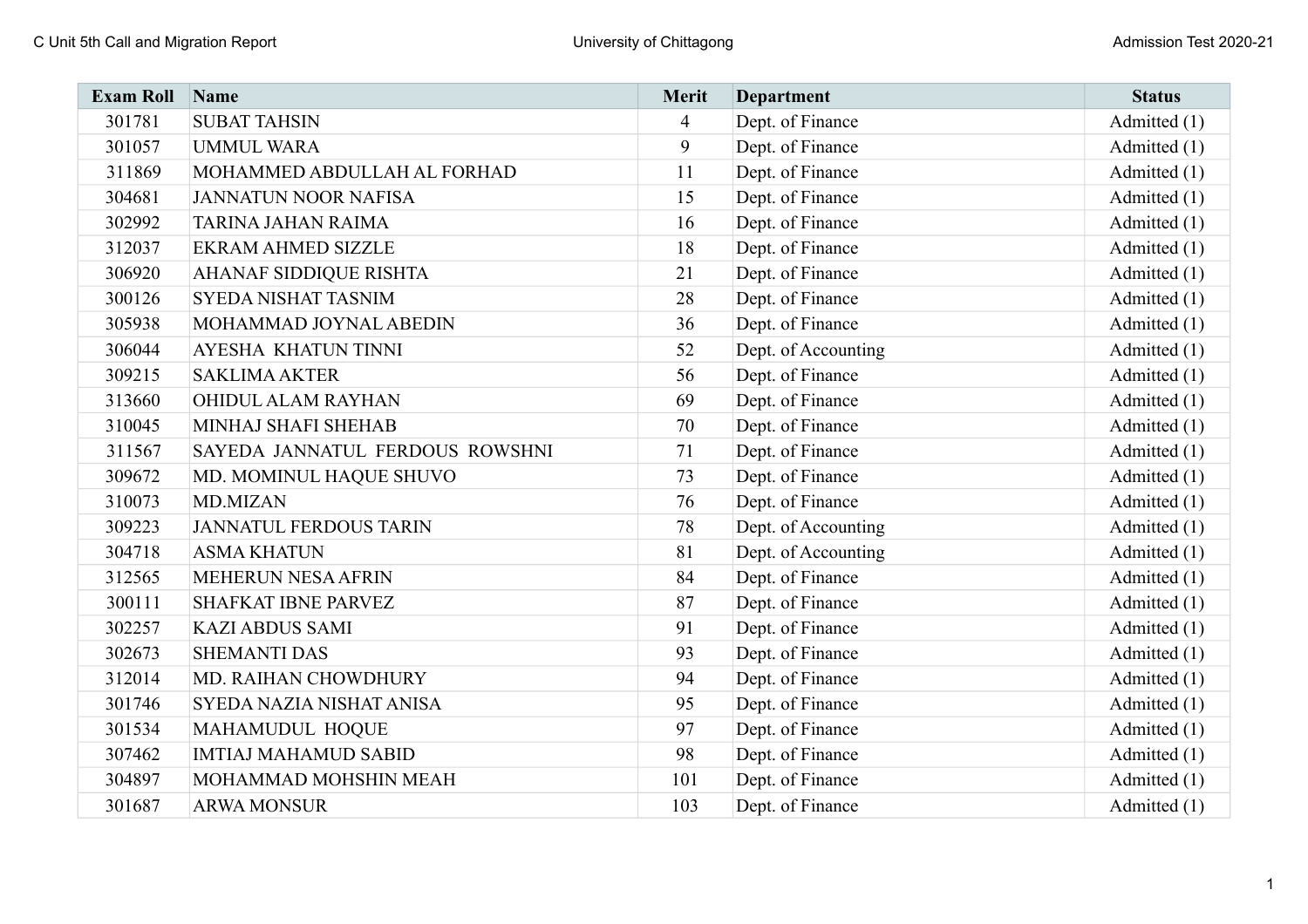| <b>Exam Roll</b> | Name                       | Merit | <b>Department</b>   | <b>Status</b>  |
|------------------|----------------------------|-------|---------------------|----------------|
| 306494           | <b>SANJIDA RASHID</b>      | 105   | Dept. of Finance    | Admitted (1)   |
| 312239           | <b>LOTFUR RAHAMAN</b>      | 106   | Dept. of Finance    | Admitted (1)   |
| 307083           | MOHESNA BEGUM              | 112   | Dept. of Finance    | Admitted (1)   |
| 307844           | <b>TANJUM ISLAM</b>        | 124   | Dept. of Finance    | Admitted (1)   |
| 309264           | <b>SAIRA RAHAMAN</b>       | 125   | Dept. of Finance    | Admitted (1)   |
| 305275           | <b>ATIQUR RAHMAN</b>       | 128   | Dept. of Finance    | Admitted (1)   |
| 305953           | <b>ZARIN NUDAR AZIM</b>    | 131   | Dept. of Finance    | Admitted (1)   |
| 306545           | MONTASIR MAHMUD EBTISAM    | 133   | Dept. of Accounting | Admitted (1)   |
| 306483           | <b>REPSON BARUA</b>        | 134   | Dept. of Finance    | Admitted (1)   |
| 305752           | <b>EKRAM HOSSAIN</b>       | 137   | Dept. of Accounting | Admitted (1)   |
| 301096           | <b>MD SAFI UDDIN</b>       | 140   | Dept. of Finance    | Admitted (1)   |
| 303897           | <b>NOBEL DEY</b>           | 143   | Dept. of Finance    | Admitted (1)   |
| 302506           | <b>SHAHRIAR HOSSAIN</b>    | 148   | Dept. of Finance    | Admitted (1)   |
| 301267           | <b>TASNIM SIDDIQUA</b>     | 149   | Dept. of Finance    | Admitted (1)   |
| 313005           | <b>FABIANA ZAMAN</b>       | 151   | Dept. of Finance    | Admitted (1)   |
| 306243           | TRIBANI DUTTA              | 153   | Dept. of Finance    | Admitted (1)   |
| 302280           | <b>SYEDA NOWSHIN ZAMAN</b> | 154   | Dept. of Finance    | Admitted (1)   |
| 304975           | <b>BISHNU DATTA</b>        | 155   | Dept. of Finance    | Admitted (1)   |
| 306947           | MD. KAWSAR ALAM TASIN      | 156   | Dept. of Finance    | Admitted (1)   |
| 312133           | <b>JESMIN AKTHER</b>       | 157   | Dept. of Marketing  | Admitted (1)   |
| 303255           | <b>AMIT DEY</b>            | 161   | Dept. of Finance    | Admitted (1)   |
| 309685           | <b>TRINA BAIDYA</b>        | 162   | Dept. of Finance    | Admitted (1)   |
| 311699           | PUSHPITA BHATTACHARJEE     | 164   | Dept. of Finance    | Admitted (1)   |
| 311146           | SUBRINA SHAHRIN SHIFA      | 165   | Dept. of Finance    | Admitted (1)   |
| 302641           | <b>ISRAT JAHAN TABITA</b>  | 167   | Dept. of Accounting | Admitted (1)   |
| 306285           | <b>JANNATUL FERDOUS</b>    | 172   | Dept. of Finance    | Migrated $(1)$ |
| 303152           | <b>MAHAMUDA AKTHER</b>     | 176   | Dept. of Finance    | Migrated $(1)$ |
| 312495           | ROMANA AFRIN JOBEDA        | 178   | Dept. of Marketing  | Admitted (1)   |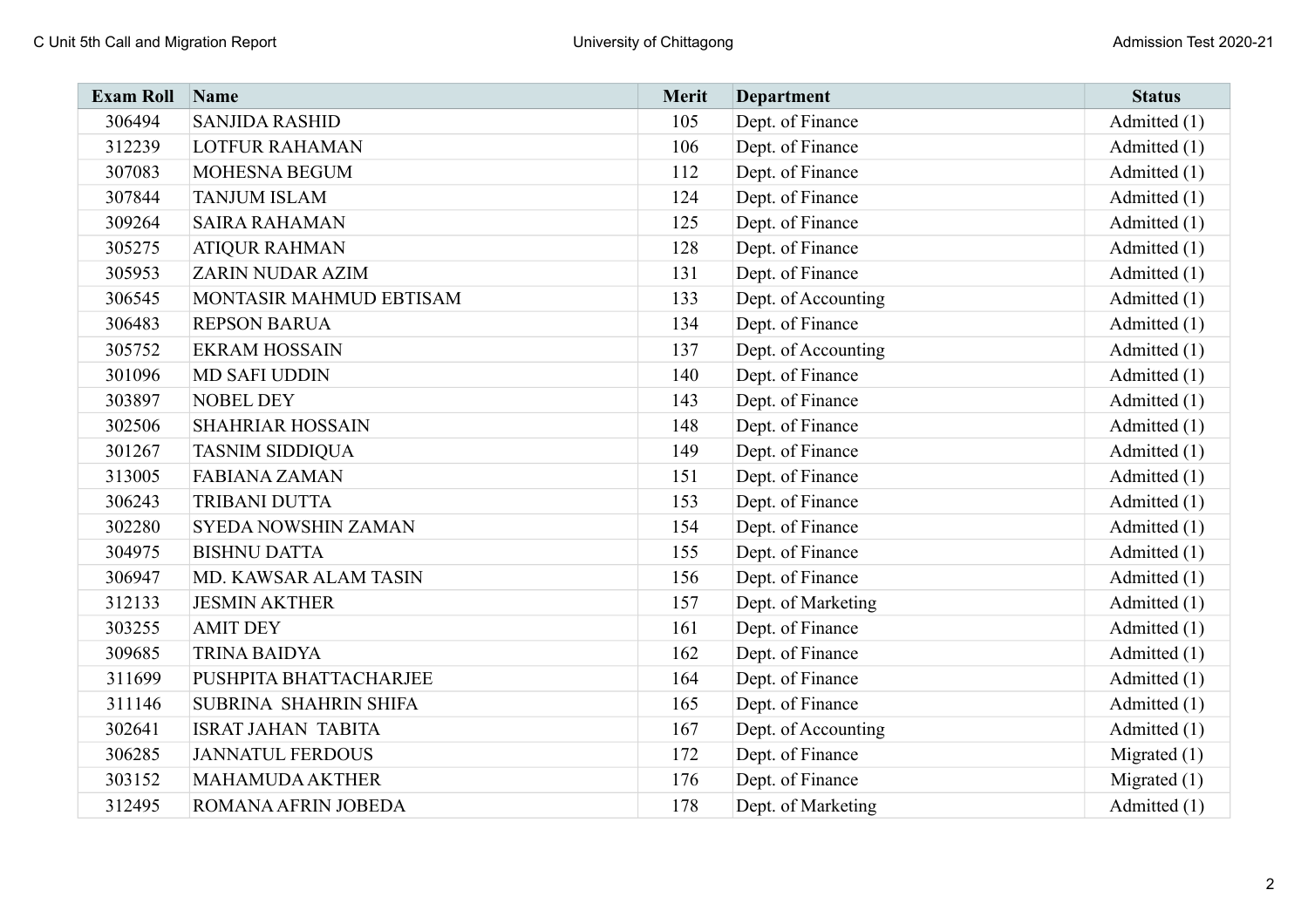| <b>Exam Roll</b> | Name                           | Merit | <b>Department</b>                   | <b>Status</b>  |
|------------------|--------------------------------|-------|-------------------------------------|----------------|
| 309476           | MIFTAHUL JANNAT MISKAT         | 179   | Dept. of Accounting                 | Admitted (1)   |
| 303035           | MD. UJJAL HOSSEN               | 183   | Dept. of Accounting                 | Admitted (1)   |
| 305345           | <b>ISRAT JERIN</b>             | 186   | Dept. of Finance                    | Migrated $(1)$ |
| 309470           | <b>SAJID RAIHAN</b>            | 189   | Dept. of Finance                    | Migrated $(1)$ |
| 312088           | REZIA SULTANA                  | 191   | Dept. of Finance                    | Migrated $(1)$ |
| 307881           | MOHAMMED JAHANGIR ALAM NOYON   | 196   | Dept. of Finance                    | Migrated $(1)$ |
| 308683           | AFRIN SULTANA SANJI            | 197   | Dept. of Accounting                 | Admitted (1)   |
| 300382           | HUMAIRA KHANAM                 | 198   | Dept. of Finance                    | Migrated $(1)$ |
| 312301           | TASMIN AKTER CHOWDHURY         | 203   | Dept. of Accounting                 | Admitted (1)   |
| 310393           | <b>JANNATUL FERDOUS FARIHA</b> | 205   | Dept. of Finance                    | Migrated $(1)$ |
| 300663           | <b>SADIA RAHMAN</b>            | 207   | Dept. of Accounting                 | Admitted (1)   |
| 305267           | NAHID SULTANA TULTUL           | 208   | Dept. of Human Resources Management | Admitted (1)   |
| 308436           | <b>ISMAM ABEDIN</b>            | 210   | Dept. of Finance                    | Migrated $(1)$ |
| 306587           | NAHID IBRAHIM HIMEL            | 211   | Dept. of Finance                    | Migrated $(1)$ |
| 302710           | <b>DIPANTA NEOGI DIPTA</b>     | 214   | Dept. of Finance                    | Migrated $(1)$ |
| 303464           | <b>AFROJALIA</b>               | 216   | Dept. of Finance                    | Migrated $(1)$ |
| 312033           | <b>TAHMINA AKTER</b>           | 219   | Dept. of Finance                    | Migrated $(1)$ |
| 312669           | MOHAMMAD SHAFAAT JAMIL         | 221   | Dept. of Finance                    | Migrated $(1)$ |
| 309798           | MOHAMMED EYAS UDDIN TAMIM      | 223   | Dept. of Finance                    | Migrated $(1)$ |
| 309204           | <b>JANNATUN NESA CHUMKE</b>    | 229   | Dept. of Finance                    | Migrated $(1)$ |
| 302374           | SHRABONI CHAKRABORTY           | 231   | Dept. of Marketing                  | Admitted (1)   |
| 309516           | <b>SAIKA FERDOUS</b>           | 233   | Dept. of Finance                    | Migrated $(1)$ |
| 310156           | <b>ARITRA MAZUMDER</b>         | 234   | Dept. of Finance                    | Migrated $(1)$ |
| 301649           | MD. ABU IMRAN SIDDIQUE         | 236   | Dept. of Finance                    | Migrated $(1)$ |
| 313717           | MD. SAYEB KHAN RAHAT           | 242   | Dept. of Finance                    | Migrated $(1)$ |
| 304039           | <b>SYEDA JAREEN SAGIR</b>      | 246   | Dept. of Accounting                 | Admitted (1)   |
| 305069           | <b>RAMIJ UDDIN</b>             | 247   | Dept. of Finance                    | Migrated $(1)$ |
| 311097           | MD ZOBAYER HOSSAIN             | 248   | Dept. of Finance                    | Migrated $(1)$ |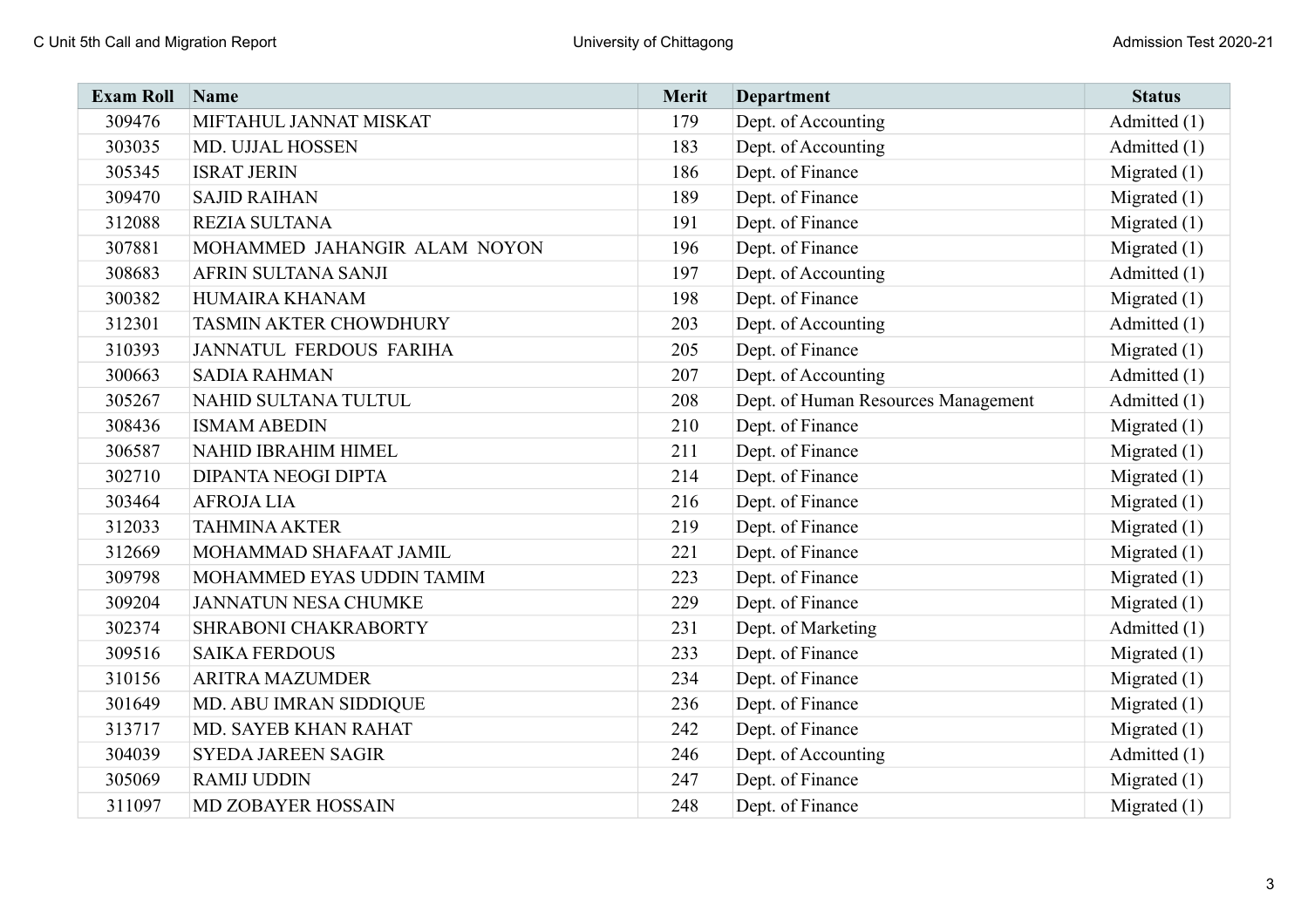| <b>Exam Roll</b> | Name                           | Merit | Department                          | <b>Status</b>  |
|------------------|--------------------------------|-------|-------------------------------------|----------------|
| 312017           | FARJANA YESMIN TUMPA           | 251   | Dept. of Finance                    | Migrated $(1)$ |
| 308712           | <b>ISRAK JAKIA SULTANA IMA</b> | 255   | Dept. of Finance                    | Migrated $(1)$ |
| 303649           | TANZILA MOHSIN                 | 259   | Dept. of Finance                    | Migrated $(1)$ |
| 306230           | <b>FAHIMA AKTER TINNY</b>      | 261   | Dept. of Accounting                 | Admitted (1)   |
| 310114           | NUSRAT JAHAN EVA.              | 265   | Dept. of Accounting                 | Migrated $(1)$ |
| 300501           | <b>ZUNEE BARUA</b>             | 267   | Dept. of Finance                    | Migrated $(1)$ |
| 311409           | <b>ROWNOK TABASSUM</b>         | 269   | Dept. of Accounting                 | Migrated $(1)$ |
| 313365           | <b>JANNATUL MAWA</b>           | 272   | Dept. of Finance                    | Migrated $(1)$ |
| 301674           | AMATULLAH UMAINA BUSHRA        | 273   | Dept. of Human Resources Management | Admitted (1)   |
| 304559           | MD. AMINUL ISLAM RIFAT         | 274   | Dept. of Finance                    | Migrated $(1)$ |
| 307979           | NADIA AFRIN NIMA               | 278   | Dept. of Accounting                 | Migrated $(1)$ |
| 308368           | MUNIZA NAMIRA AHMED            | 279   | Dept. of Finance                    | Migrated $(1)$ |
| 307410           | YESMIN AFROSE NADIA            | 282   | Dept. of Finance                    | Migrated $(1)$ |
| 300848           | FAHIMA AHMED MITHILA           | 286   | Dept. of Accounting                 | Migrated $(1)$ |
| 304947           | UMMA SAIMA LIMA                | 287   | Dept. of Marketing                  | Admitted (1)   |
| 303876           | <b>SURAIYA TARANUM</b>         | 288   | Dept. of Accounting                 | Migrated $(1)$ |
| 305815           | <b>ISRAT JAHAN</b>             | 292   | Dept. of Finance                    | Migrated $(1)$ |
| 300254           | MOHAMMED SADMAN ISLAM          | 299   | Dept. of Finance                    | Migrated (1)   |
| 308403           | <b>RAKIB HOSSEN</b>            | 300   | Dept. of Finance                    | Migrated $(1)$ |
| 301660           | <b>IMRAN HOSSEN</b>            | 302   | Dept. of Finance                    | Migrated $(1)$ |
| 312760           | <b>RIJA AKTAR</b>              | 303   | Dept. of Finance                    | Migrated $(1)$ |
| 313326           | <b>MEHRUB HOSSAIN</b>          | 305   | Dept. of Finance                    | Migrated (1)   |
| 310644           | <b>BIBI MARIUM</b>             | 306   | Dept. of Finance                    | Migrated $(1)$ |
| 301476           | ABDULLAH MEHDI CHOWDHURY NAVID | 309   | Dept. of Finance                    | Migrated $(1)$ |
| 311129           | ADILA MAIMUNA RODOSHI          | 311   | Dept. of Finance                    | Migrated $(1)$ |
| 300660           | MOHAMMAD ATIQUE ULLAH          | 312   | Dept. of Finance                    | Migrated $(1)$ |
| 302368           | <b>ARNAB CHOWDHURY</b>         | 316   | Dept. of Finance                    | Migrated $(1)$ |
| 301713           | <b>JOYONTA DEY</b>             | 317   | Dept. of Finance                    | Migrated $(1)$ |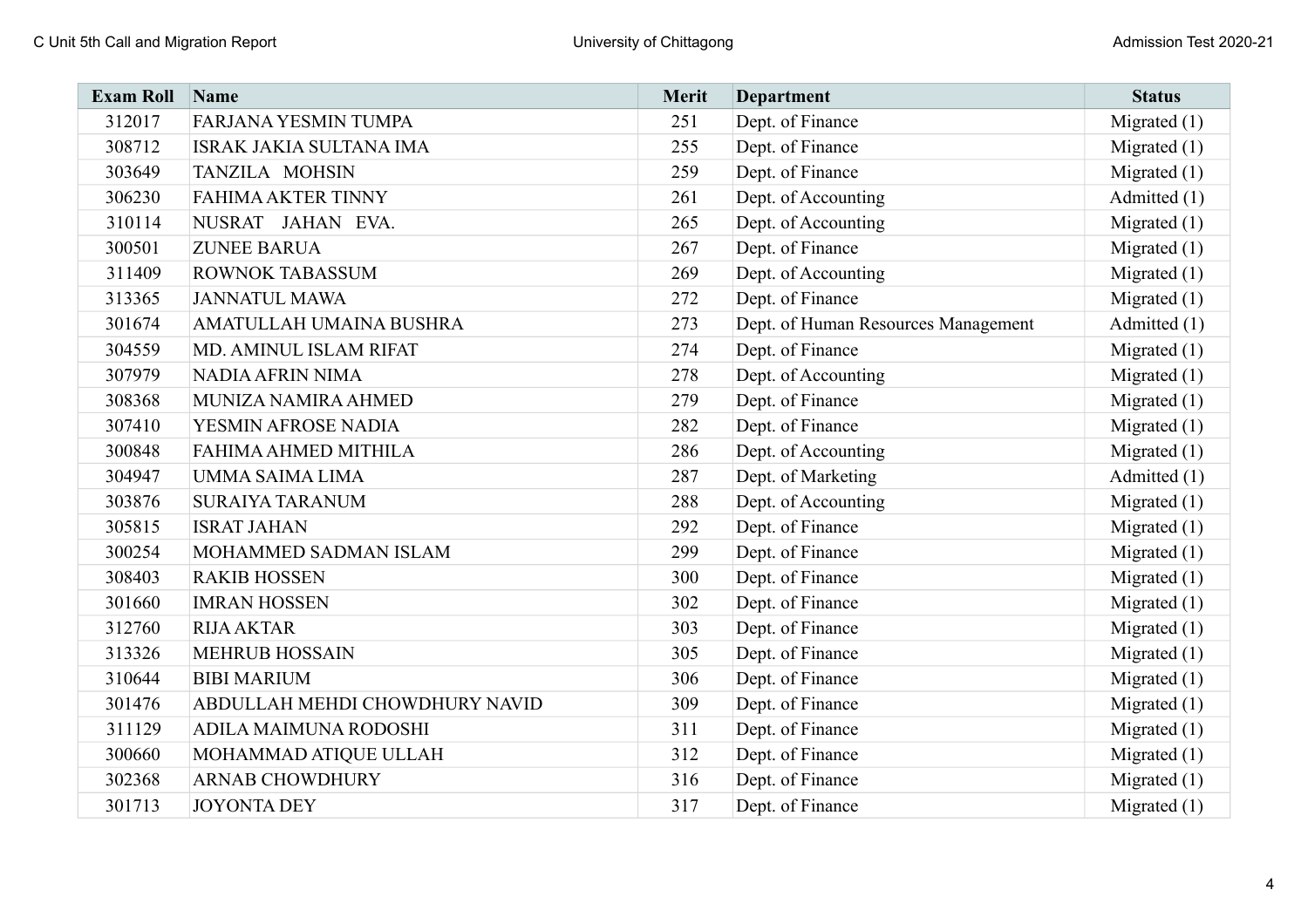| <b>Exam Roll</b> | Name                       | Merit | <b>Department</b>                   | <b>Status</b>  |
|------------------|----------------------------|-------|-------------------------------------|----------------|
| 308238           | UMMA KULSUM RIZA           | 319   | Dept. of Accounting                 | Migrated $(1)$ |
| 302289           | MANASHI BARUA              | 320   | Dept. of Finance                    | Migrated $(1)$ |
| 303550           | <b>MD. SAIFUR RAHMAN</b>   | 325   | Dept. of Accounting                 | Migrated $(1)$ |
| 313103           | MOHAMMAD ABRAR JAHIN KHAN  | 326   | Dept. of Finance                    | Migrated (1)   |
| 300712           | <b>TASRINA HOSSAIN</b>     | 327   | Dept. of Accounting                 | Migrated $(1)$ |
| 302848           | <b>FABLIHA SADIKA</b>      | 329   | Dept. of Finance                    | Migrated $(1)$ |
| 306284           | MD. HAMIM                  | 331   | Dept. of Finance                    | Migrated $(1)$ |
| 305789           | <b>RETU PARNA DAS</b>      | 333   | Dept. of Finance                    | Migrated (1)   |
| 313756           | <b>BIBI MORIAM FARZANA</b> | 334   | Dept. of Accounting                 | Migrated $(1)$ |
| 304575           | <b>NOWSHIN SELIM</b>       | 336   | Dept. of Finance                    | Migrated $(1)$ |
| 308905           | MD. RAKIBUL ISLAM          | 338   | Dept. of Finance                    | Migrated $(1)$ |
| 306133           | KAMRUN NAHAR LIZA          | 339   | Dept. of Marketing                  | Admitted (1)   |
| 307249           | NUSRAT JAHAN PRIMA         | 343   | Dept. of Management                 | Admitted (1)   |
| 311643           | <b>RIPA DEY</b>            | 344   | Dept. of Marketing                  | Admitted (1)   |
| 304768           | MOHAMMED FABIAN ASHAB      | 345   | Dept. of Marketing                  | Admitted (1)   |
| 305384           | <b>ZIBRAN TAYEBI</b>       | 349   | Dept. of Accounting                 | Migrated $(1)$ |
| 308076           | MD. ABDUR RAHIM EMON       | 350   | Dept. of Accounting                 | Migrated $(1)$ |
| 303626           | MD. SHAHEDUL ISLAM         | 351   | Dept. of Accounting                 | Migrated $(1)$ |
| 308862           | <b>ISRAT JAHAN</b>         | 354   | Dept. of Human Resources Management | Admitted (1)   |
| 300763           | <b>ANKUR DAS</b>           | 358   | Dept. of Marketing                  | Admitted (1)   |
| 307945           | <b>SANJIDA ISRAT MIM</b>   | 362   | Dept. of Accounting                 | Migrated $(1)$ |
| 306532           | <b>ANISUR RAHMAN</b>       | 364   | Dept. of Accounting                 | Migrated (1)   |
| 303241           | MD. SHORIF GAZI            | 366   | Dept. of Accounting                 | Migrated $(1)$ |
| 313895           | SHAIRA MUSLIM NOURIN       | 367   | Dept. of Accounting                 | Migrated $(1)$ |
| 308524           | <b>TAMANNA AKTER</b>       | 370   | Dept. of Marketing                  | Admitted (1)   |
| 308606           | <b>SHUVA MAZUMDER</b>      | 378   | Dept. of Accounting                 | Migrated $(1)$ |
| 303797           | MD. RAFIUL AZMAIN          | 382   | Dept. of Accounting                 | Migrated $(1)$ |
| 303948           | SANJIDA KHANAM OWISHE      | 392   | Dept. of Marketing                  | Migrated $(1)$ |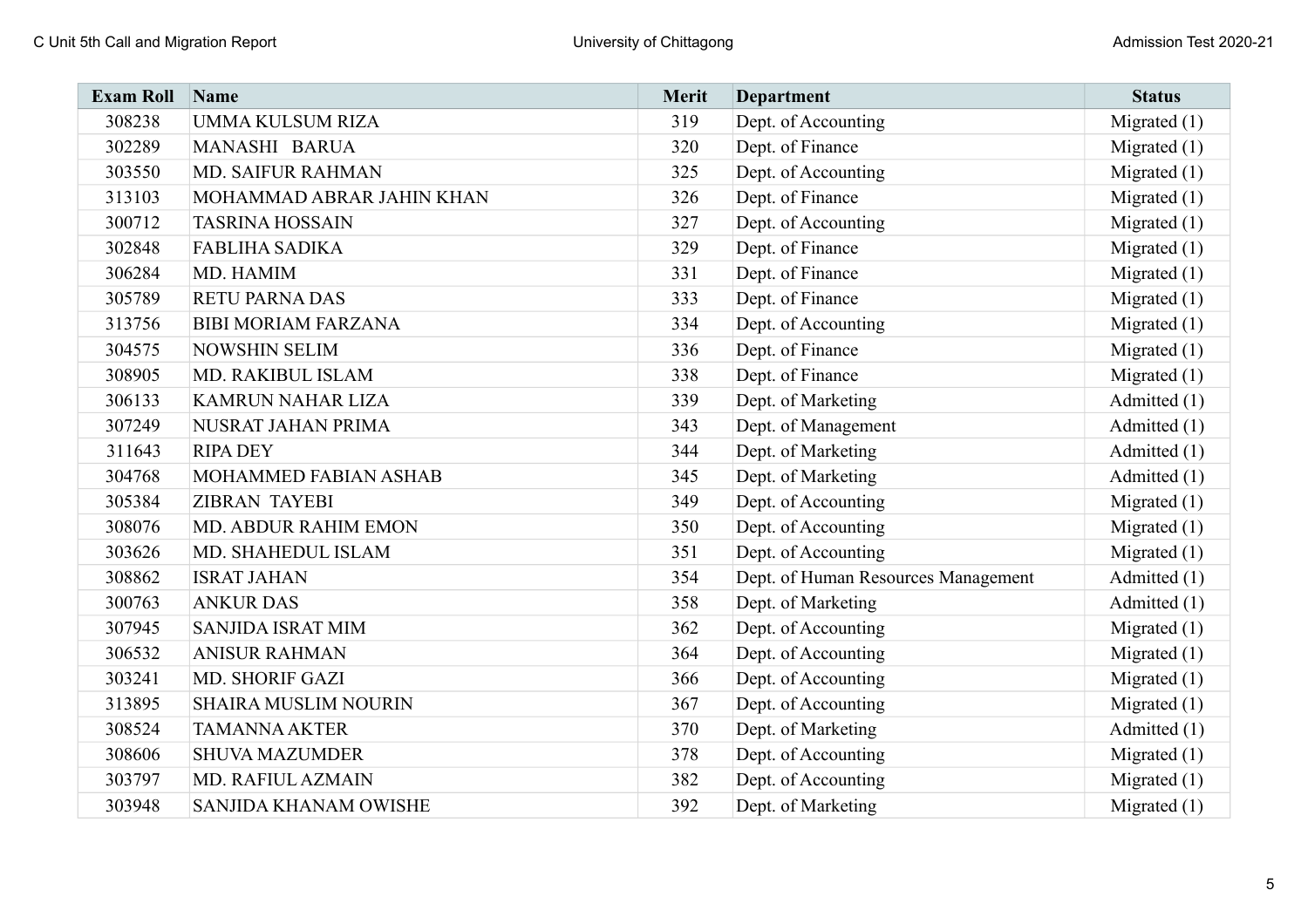| <b>Exam Roll</b> | Name                           | Merit | Department                          | <b>Status</b>  |
|------------------|--------------------------------|-------|-------------------------------------|----------------|
| 304886           | <b>DIPA NANDI</b>              | 395   | Dept. of Accounting                 | Migrated $(1)$ |
| 306308           | <b>MONIR ULLAH</b>             | 396   | Dept. of Management                 | Admitted (1)   |
| 304889           | NUZHATUL KOWNINE               | 399   | Dept. of Accounting                 | Migrated $(1)$ |
| 313255           | ZUNAIDUL ISLAM                 | 400   | Dept. of Accounting                 | Migrated $(1)$ |
| 311119           | <b>SADIA SULTANA</b>           | 404   | Dept. of Banking & Insurance        | Admitted (1)   |
| 301238           | MD. SHAKIL                     | 406   | Dept. of Management                 | Admitted (1)   |
| 300751           | <b>ALI HASAN SAIMON</b>        | 414   | Dept. of Accounting                 | Migrated $(1)$ |
| 305557           | <b>IMRAN HOSEN</b>             | 415   | Dept. of Accounting                 | Migrated $(1)$ |
| 311116           | <b>MD. ABDUR RAHMAN</b>        | 417   | Dept. of Management                 | Admitted (1)   |
| 307951           | MOSAMMAD AFRIN SULTANA MUNMUN  | 418   | Dept. of Human Resources Management | Admitted (1)   |
| 307565           | MOFAZZEL KARIM                 | 419   | Dept. of Accounting                 | Migrated $(1)$ |
| 308928           | MOHAMMAD IRFAN UDDIN           | 420   | Dept. of Marketing                  | Migrated $(1)$ |
| 305806           | TAJRIAN KHANOM TOMA            | 421   | Dept. of Human Resources Management | Admitted (1)   |
| 304540           | <b>SUBAH TAHASIN</b>           | 422   | Dept. of Accounting                 | Migrated $(1)$ |
| 312718           | <b>ISRAT JAHAN</b>             | 427   | Dept. of Management                 | Admitted (1)   |
| 311597           | MOHAMMAD RAYHAN CHOWDHURY      | 428   | Dept. of Accounting                 | Migrated $(1)$ |
| 303252           | PARVEZ HOSSEN                  | 431   | Dept. of Accounting                 | Migrated $(1)$ |
| 302929           | MD. SAZZAD HOSSEN IQBAL        | 434   | Dept. of Marketing                  | Migrated $(1)$ |
| 310926           | <b>ARPITA DUTTA</b>            | 435   | Dept. of Accounting                 | Migrated $(1)$ |
| 308393           | DIPANNITA ADHIKARY             | 437   | Dept. of Accounting                 | Migrated $(1)$ |
| 306510           | <b>MD JAMAN HOSSEN</b>         | 442   | Dept. of Accounting                 | Migrated $(1)$ |
| 302999           | MOHAMMAD HASAN UDDIN           | 443   | Dept. of Accounting                 | Migrated (1)   |
| 306858           | MOHAMMAD ROKIBUL HASAN MASRAFI | 446   | Dept. of Accounting                 | Migrated $(1)$ |
| 303259           | <b>SUMIA SULTANA HIMU</b>      | 448   | Dept. of Accounting                 | Migrated $(1)$ |
| 309279           | NIRJHARA ROY                   | 450   | Dept. of Accounting                 | Migrated $(1)$ |
| 304354           | <b>MARIA BINTE MUHIB</b>       | 452   | Dept. of Accounting                 | Migrated $(1)$ |
| 304895           | ANIKA TABASSUM.                | 456   | Dept. of Accounting                 | Migrated $(1)$ |
| 306728           | <b>NIPA DEY</b>                | 459   | Dept. of Accounting                 | Migrated $(1)$ |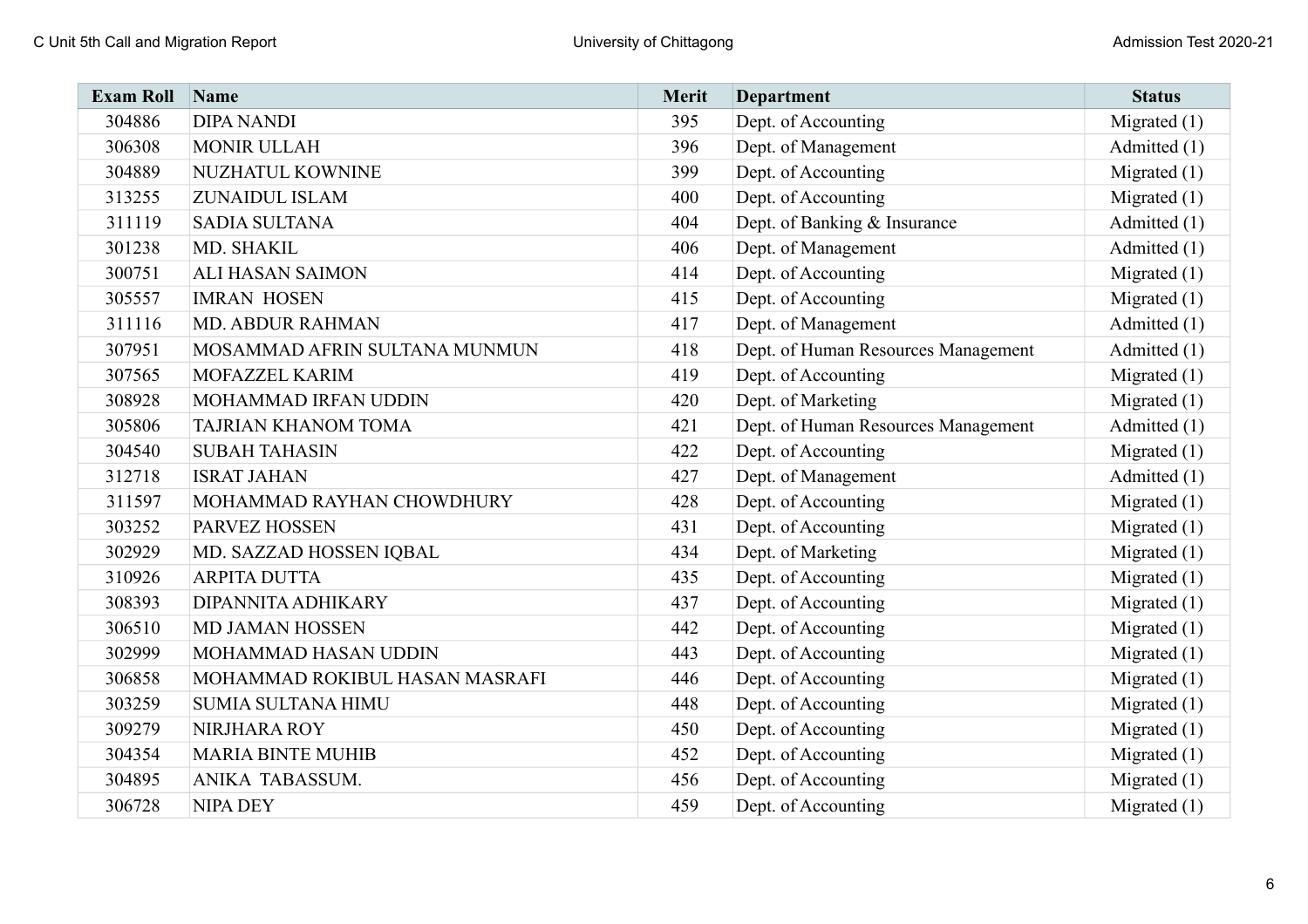| <b>Exam Roll</b> | Name                      | Merit | <b>Department</b>                   | <b>Status</b>  |
|------------------|---------------------------|-------|-------------------------------------|----------------|
| 305741           | <b>DOWLADUR RAHMAN</b>    | 460   | Dept. of Accounting                 | Migrated $(1)$ |
| 303642           | ALI HASAN JUEL            | 462   | Dept. of Management                 | Migrated $(1)$ |
| 302581           | <b>MARIA SULTANA</b>      | 463   | Dept. of Management                 | Migrated (1)   |
| 309669           | SUMAIYA MOSTAFA           | 466   | Dept. of Accounting                 | Migrated (1)   |
| 309188           | NISHAT TABASSUM MAWLA     | 467   | Dept. of Accounting                 | Migrated $(1)$ |
| 306469           | MOHAMMAD SOHEL            | 469   | Dept. of Accounting                 | Migrated $(1)$ |
| 307766           | MOHAMMAD NAEEM UDDIN      | 470   | Dept. of Accounting                 | Migrated $(1)$ |
| 305223           | <b>MOHAMMAD HASAN</b>     | 471   | Dept. of Accounting                 | Migrated $(1)$ |
| 313592           | <b>SYED AZMAIN TAHER</b>  | 472   | Dept. of Marketing                  | Migrated $(1)$ |
| 308725           | <b>SHARMIN AKTER SIPA</b> | 476   | Dept. of Accounting                 | Migrated $(1)$ |
| 302545           | HOMAIRA JANNAT            | 478   | Dept. of Human Resources Management | Admitted (1)   |
| 301528           | SADIA ISLAM SUMAIYA       | 479   | Dept. of Accounting                 | Migrated $(1)$ |
| 304663           | <b>ISRAT JAHAN MOHUA</b>  | 480   | Dept. of Accounting                 | Migrated $(1)$ |
| 308181           | MD ARFATH UDDIN SIDDIQUE  | 482   | Dept. of Accounting                 | Migrated $(1)$ |
| 307294           | <b>JALIL AHAMMAD</b>      | 484   | Dept. of Accounting                 | Migrated $(1)$ |
| 301655           | MOHAMMAD NEWAZ UDDIN      | 485   | Dept. of Accounting                 | Migrated $(1)$ |
| 312015           | <b>SAKIBUL ISLAM</b>      | 486   | Dept. of Accounting                 | Migrated (1)   |
| 307372           | <b>MOST. SADIA AKTER</b>  | 487   | Dept. of Banking & Insurance        | Admitted (1)   |
| 311836           | <b>TANJIDA TAHER</b>      | 490   | Dept. of Accounting                 | Migrated $(1)$ |
| 313466           | <b>NUZHAT TABASSUM</b>    | 491   | Dept. of Management                 | Migrated $(1)$ |
| 307252           | MD. RAJU CHOWDHURY        | 492   | Dept. of Accounting                 | Migrated $(1)$ |
| 310704           | MD. SHAIDUR RAHMAN SHAWON | 494   | Dept. of Accounting                 | Migrated $(1)$ |
| 303664           | HUMYRA ALAM TANJILA       | 495   | Dept. of Accounting                 | Migrated $(1)$ |
| 303167           | MOST. SHIMU AKTHER        | 504   | Dept. of Management                 | Migrated $(1)$ |
| 311379           | <b>JANNATUL NAIMA</b>     | 505   | Dept. of Accounting                 | Migrated $(1)$ |
| 305882           | <b>SHORNA AKTER KOLI</b>  | 506   | Dept. of Accounting                 | Migrated $(1)$ |
| 313021           | G. M. SOLAIMAN            | 508   | Dept. of Accounting                 | Migrated $(1)$ |
| 306023           | <b>NUJHAT HASAN</b>       | 510   | Dept. of Accounting                 | Migrated $(1)$ |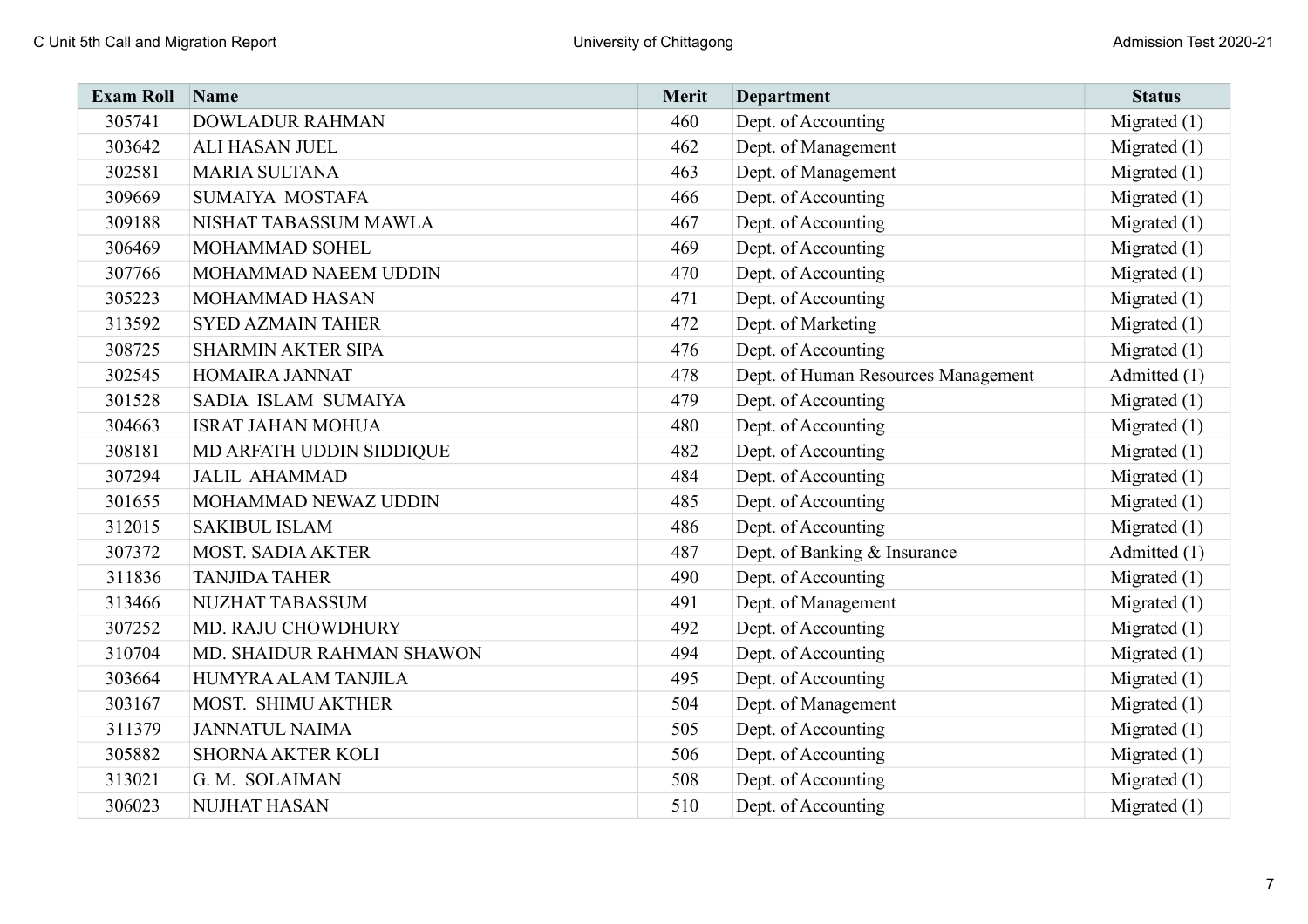| <b>Exam Roll</b> | Name                          | Merit | <b>Department</b>                   | <b>Status</b>  |
|------------------|-------------------------------|-------|-------------------------------------|----------------|
| 306598           | <b>ARPITA SAHA</b>            | 512   | Dept. of Accounting                 | Migrated $(1)$ |
| 313661           | MD. MAHAFUJ AHAMMED           | 513   | Dept. of Accounting                 | Migrated $(1)$ |
| 300561           | <b>SADIA AFRIN RUNY</b>       | 515   | Dept. of Accounting                 | Migrated $(1)$ |
| 312929           | <b>FARJANA AFRIN</b>          | 516   | Dept. of Accounting                 | Migrated $(1)$ |
| 306452           | MOHAMMAD JAMSHEDUL ALAM       | 518   | Dept. of Accounting                 | Migrated $(1)$ |
| 305700           | MD.MAHMUDUL HASAN MURAD       | 523   | Dept. of Management                 | Migrated $(1)$ |
| 313710           | <b>MINHAZ UDDIN</b>           | 525   | Dept. of Accounting                 | Migrated $(1)$ |
| 304824           | PRANTO KUMAR SAHA             | 527   | Dept. of Accounting                 | Migrated $(1)$ |
| 306317           | <b>FARHANA JANNAT</b>         | 528   | Dept. of Marketing                  | Migrated $(1)$ |
| 311623           | <b>AJOY SARKAR</b>            | 529   | Dept. of Accounting                 | Migrated $(1)$ |
| 305016           | <b>MD. SAIMON ISLAM</b>       | 530   | Dept. of Accounting                 | Migrated $(2)$ |
| 307162           | <b>SAMIN YASAR</b>            | 533   | Dept. of Human Resources Management | Migrated $(1)$ |
| 301398           | <b>SAMIA JASHIM MONISHA</b>   | 538   | Dept. of Accounting                 | Migrated $(2)$ |
| 303996           | SHEIKH MOHAMMAD SAHARIA SAMIR | 543   | Dept. of Accounting                 | Migrated $(2)$ |
| 302658           | MD. ABBAS UDDIN SAIKOT        | 547   | Dept. of Marketing                  | Migrated $(1)$ |
| 312606           | <b>SAHIN ALAM</b>             | 552   | Dept. of Marketing                  | Migrated $(1)$ |
| 302229           | MOHAMMAD AIYUB                | 553   | Dept. of Accounting                 | Migrated $(1)$ |
| 305167           | MYSHARA HOSSAIN               | 556   | Dept. of Management                 | Migrated $(1)$ |
| 306383           | <b>JANNATUL FERDAOUS</b>      | 557   | Dept. of Marketing                  | Migrated $(1)$ |
| 312631           | <b>MESHKAT BIN IDRIS</b>      | 564   | Dept. of Accounting                 | Admitted (2)   |
| 306902           | <b>AFIA SANJIDA</b>           | 566   | Dept. of Accounting                 | Admitted (2)   |
| 312507           | MOHAMMAD JASIM UDDIN          | 569   | Dept. of Accounting                 | Admitted (2)   |
| 301175           | <b>UMME SALMA TIHA</b>        | 570   | Dept. of Marketing                  | Admitted (2)   |
| 305030           | <b>FAHAD HOSSAIN</b>          | 574   | Dept. of Accounting                 | Admitted (2)   |
| 309003           | TAHRIMA BEGUM RESHMI          | 575   | Dept. of Management                 | Admitted (2)   |
| 310018           | <b>MEHEDY HASAN</b>           | 577   | Dept. of Marketing                  | Admitted (2)   |
| 305462           | MORIAM JAHAN SANJI            | 580   | Dept. of Management                 | Admitted (2)   |
| 308750           | <b>LOMIA RASHID</b>           | 582   | Dept. of Management                 | Admitted (2)   |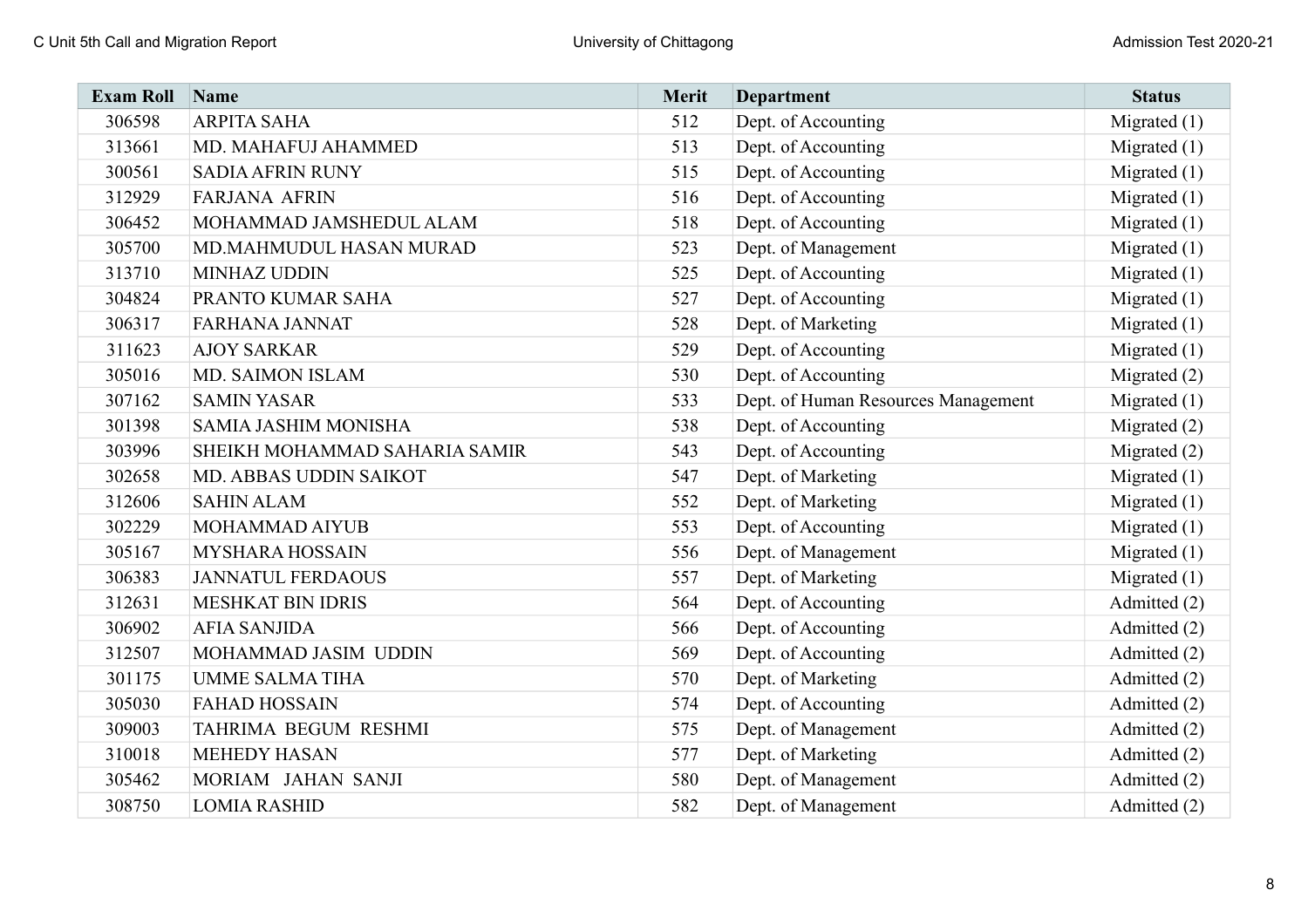| <b>Exam Roll</b> | Name                        | Merit | <b>Department</b>                   | <b>Status</b> |
|------------------|-----------------------------|-------|-------------------------------------|---------------|
| 311558           | <b>AFRA ANJUM</b>           | 584   | Dept. of Human Resources Management | Admitted (2)  |
| 311529           | <b>JANNATUL NAYEEM</b>      | 585   | Dept. of Marketing                  | Admitted (2)  |
| 309757           | HRIDOY KUMAR DEY            | 586   | Dept. of Management                 | Admitted (2)  |
| 311256           | MD. IBRAHIM IBNE SALAHUDDIN | 587   | Dept. of Management                 | Admitted (2)  |
| 301275           | <b>ASMA AKTER</b>           | 588   | Dept. of Marketing                  | Admitted (2)  |
| 304992           | ROKEYA BINTHE MUSLIM        | 590   | Dept. of Management                 | Admitted (2)  |
| 304170           | KAZI SAHADAT HOSSAIN        | 591   | Dept. of Marketing                  | Admitted (2)  |
| 311093           | MOHAMMAD ADNAN CHOWDHURY    | 596   | Dept. of Marketing                  | Admitted (2)  |
| 301101           | <b>RIYA BARUA</b>           | 597   | Dept. of Management                 | Admitted (2)  |
| 308316           | NAFISA OURCY KADERY         | 598   | Dept. of Marketing                  | Admitted (2)  |
| 301385           | MD. TOUHIDUL ALAM NAYEM     | 599   | Dept. of Marketing                  | Admitted (2)  |
| 307084           | SHAHARIAR MAHMUD RAHAT      | 600   | Dept. of Management                 | Admitted (2)  |
| 310592           | <b>UMME HAFSA</b>           | 602   | Dept. of Marketing                  | Admitted (2)  |
| 308136           | <b>TASLIME SARKAR</b>       | 605   | Dept. of Marketing                  | Admitted (2)  |
| 310172           | MOHAMMAD MASUD              | 606   | Dept. of Marketing                  | Admitted (2)  |
| 309464           | MD. MONAIM HOSSAIN          | 607   | Dept. of Management                 | Admitted (2)  |
| 301194           | <b>FATEHA NAMNE NISA</b>    | 608   | Dept. of Marketing                  | Admitted (2)  |
| 311460           | <b>SADIA AFROZ</b>          | 610   | Dept. of Human Resources Management | Admitted (2)  |
| 309937           | <b>TASFIA TABASSUM</b>      | 614   | Dept. of Marketing                  | Admitted (2)  |
| 304411           | MD. EMON                    | 615   | Dept. of Management                 | Admitted (2)  |
| 300685           | <b>UMME TASNIM SADIA</b>    | 616   | Dept. of Marketing                  | Admitted (2)  |
| 312931           | ANAMIKA SINGHA              | 617   | Dept. of Management                 | Admitted (2)  |
| 303919           | <b>SAKLAIN MOSTAFA</b>      | 618   | Dept. of Marketing                  | Admitted (2)  |
| 308004           | <b>TURNA DHAR</b>           | 620   | Dept. of Marketing                  | Admitted (2)  |
| 302517           | MD. JOHIRUL ISLAM           | 621   | Dept. of Management                 | Admitted (2)  |
| 307276           | <b>SANJIDA HOQUE</b>        | 622   | Dept. of Marketing                  | Admitted (2)  |
| 302667           | <b>RABIUL HASAN</b>         | 624   | Dept. of Marketing                  | Admitted (2)  |
| 310655           | SAYEDA NASRIN SULTANA TANIA | 626   | Dept. of Management                 | Admitted (2)  |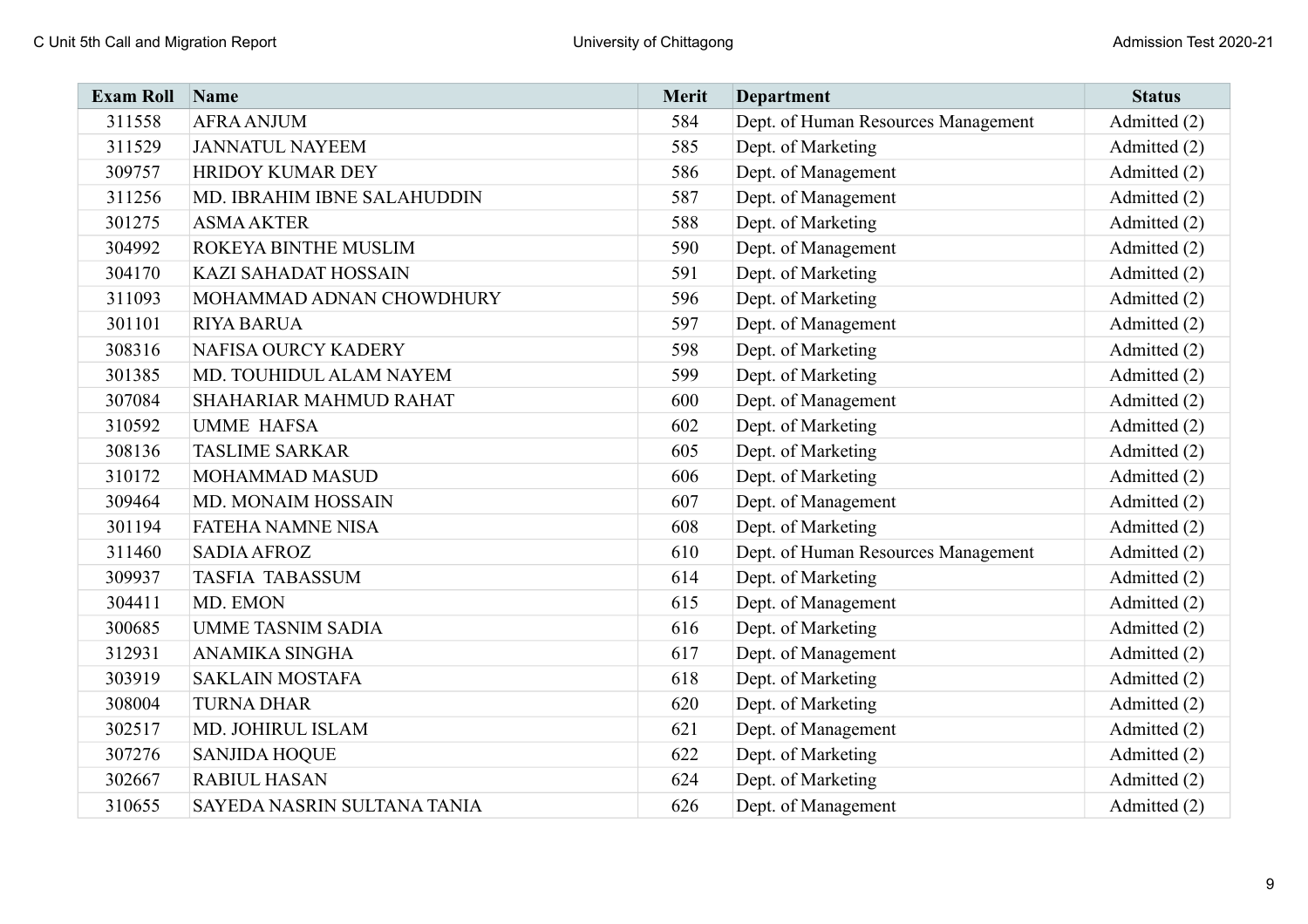| <b>Exam Roll</b> | <b>Name</b>                | Merit | <b>Department</b>                   | <b>Status</b> |
|------------------|----------------------------|-------|-------------------------------------|---------------|
| 304154           | <b>TASMIN AKTER</b>        | 631   | Dept. of Management                 | Admitted (2)  |
| 303579           | <b>SUSHMITA DAS</b>        | 633   | Dept. of Marketing                  | Admitted (2)  |
| 309218           | POLE AKTHER                | 634   | Dept. of Management                 | Admitted (2)  |
| 302767           | ASHFIKA AHMED ASHA         | 636   | Dept. of Management                 | Admitted (2)  |
| 310591           | ABDULLAH-AL-NOMAN          | 638   | Dept. of Marketing                  | Admitted (2)  |
| 304166           | SIPTIA AZAM SAMIA          | 643   | Dept. of Marketing                  | Admitted (2)  |
| 313059           | MD. ABU SIAM               | 645   | Dept. of Management                 | Admitted (2)  |
| 313149           | SHOBNOM JARIN SORNA        | 652   | Dept. of Management                 | Admitted (2)  |
| 301422           | HUMAIRA ISLAM              | 653   | Dept. of Marketing                  | Admitted (2)  |
| 306089           | <b>UMMA HANI</b>           | 655   | Dept. of Marketing                  | Admitted (2)  |
| 309140           | MOHAMMAD FAHIM             | 657   | Dept. of Marketing                  | Admitted (2)  |
| 311466           | <b>SHOJIB MONDAL</b>       | 658   | Dept. of Marketing                  | Admitted (2)  |
| 300402           | <b>NAZIM UDDIN</b>         | 661   | Dept. of Marketing                  | Admitted (2)  |
| 310083           | <b>SAMIHA ALAM ISMITA</b>  | 662   | Dept. of Marketing                  | Admitted (2)  |
| 302446           | <b>MD RABIUL HOSSAIN</b>   | 664   | Dept. of Management                 | Admitted (2)  |
| 312262           | <b>RABBI ISLAM</b>         | 666   | Dept. of Management                 | Admitted (2)  |
| 307784           | <b>JANNATUL ABRAR</b>      | 669   | Dept. of Marketing                  | Admitted (2)  |
| 311138           | <b>TAJIYA MEHARIN</b>      | 670   | Dept. of Marketing                  | Admitted (2)  |
| 303186           | <b>ISHFAQ RAHMAN</b>       | 671   | Dept. of Marketing                  | Admitted (2)  |
| 312440           | <b>AMINA BEGUM</b>         | 672   | Dept. of Management                 | Admitted (2)  |
| 307759           | <b>NASRIN AKTER</b>        | 673   | Dept. of Marketing                  | Admitted (2)  |
| 306101           | <b>HRIDOY NATH</b>         | 674   | Dept. of Marketing                  | Admitted (2)  |
| 306470           | SHAHIDUL ISLAM             | 676   | Dept. of Management                 | Admitted (2)  |
| 308756           | <b>SAYEDA TASFIA AKTER</b> | 677   | Dept. of Management                 | Admitted (2)  |
| 305808           | <b>FAHAMINA KAISHER</b>    | 678   | Dept. of Management                 | Admitted (2)  |
| 303470           | MOHAMMAD RAIHAN BIN MANSUR | 679   | Dept. of Management                 | Admitted (2)  |
| 301467           | <b>JEBUNNESA AIRIN</b>     | 680   | Dept. of Human Resources Management | Admitted (2)  |
| 302979           | TANJINA SULTANA RIAN       | 681   | Dept. of Management                 | Admitted (2)  |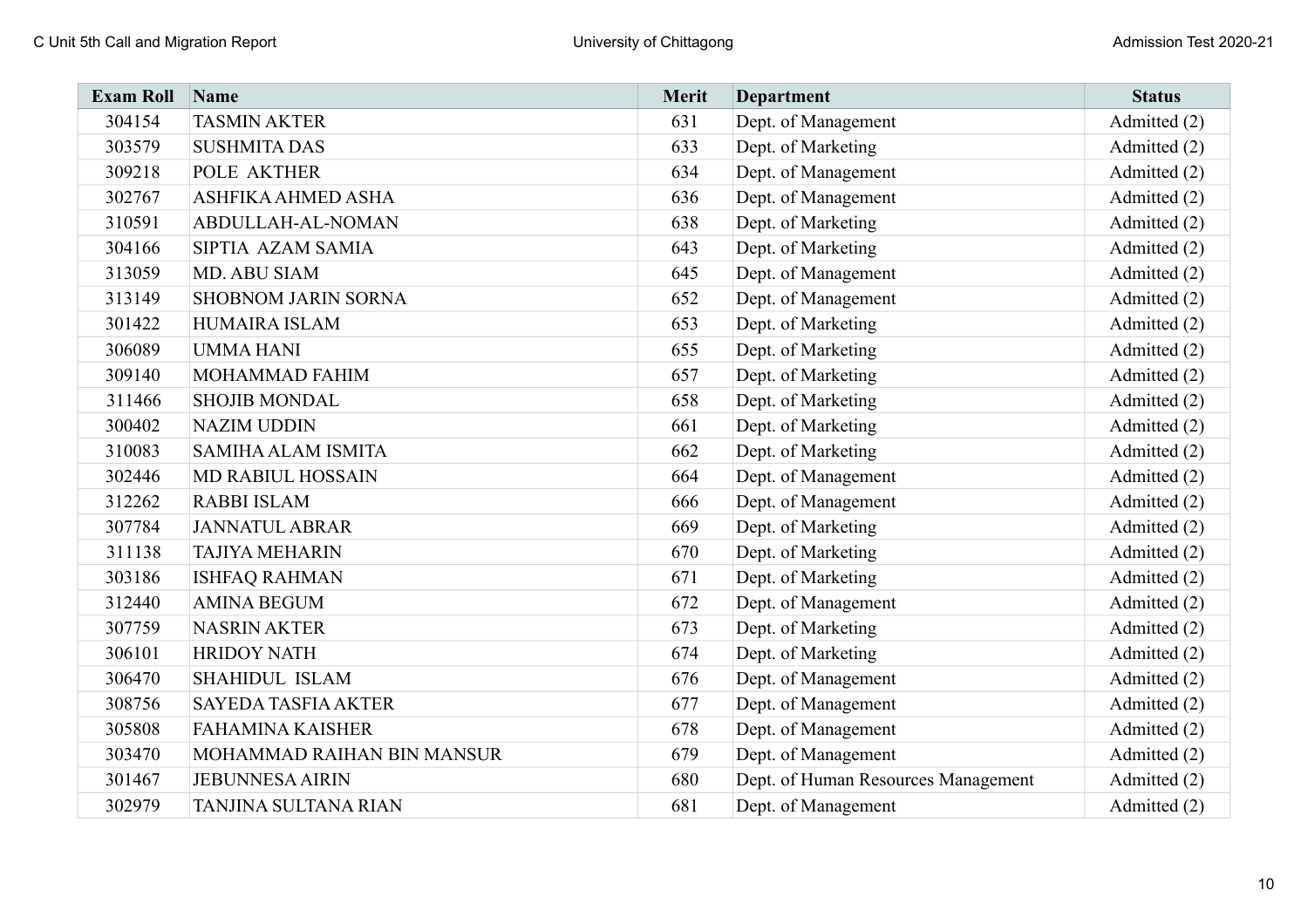| <b>Exam Roll</b> | Name                        | Merit | <b>Department</b>                   | <b>Status</b>  |
|------------------|-----------------------------|-------|-------------------------------------|----------------|
| 311549           | <b>TANJIDA AKTER</b>        | 682   | Dept. of Marketing                  | Admitted (2)   |
| 309372           | <b>SAEED TAMIM</b>          | 684   | Dept. of Management                 | Admitted (2)   |
| 301337           | MD.IMRAN HOSSEN MUFTI       | 685   | Dept. of Human Resources Management | Admitted (2)   |
| 305565           | KAZI MOHAIMINUL ISLAM AKIB  | 688   | Dept. of Marketing                  | Admitted (2)   |
| 303877           | NYMA SIDDIQA                | 694   | Dept. of Management                 | Admitted (2)   |
| 305080           | MOSAMMAT ASMA BINTE ZAHOOR  | 695   | Dept. of Marketing                  | Admitted (2)   |
| 304555           | SYEDA TANBINA RAHMAN        | 696   | Dept. of Marketing                  | Admitted (2)   |
| 304979           | <b>ALI ARMAN SAKIB</b>      | 697   | Dept. of Management                 | Admitted (2)   |
| 301721           | <b>RAHELATUN NISA</b>       | 701   | Dept. of Human Resources Management | Admitted (2)   |
| 303204           | <b>MARUFA AKTHER POPY</b>   | 704   | Dept. of Management                 | Migrated $(1)$ |
| 310077           | SHEIKH MUBINUL ISLAM        | 708   | Dept. of Marketing                  | Migrated $(1)$ |
| 306723           | <b>SHAHANAZ AKTHER TINA</b> | 709   | Dept. of Marketing                  | Migrated $(1)$ |
| 310908           | RUBAYET RUSHNAN KHAN        | 710   | Dept. of Marketing                  | Migrated $(1)$ |
| 303047           | <b>SAYED AHMED RASHED</b>   | 712   | Dept. of Marketing                  | Migrated $(1)$ |
| 306007           | HAFSA BINTE JAHED           | 713   | Dept. of Management                 | Migrated $(1)$ |
| 304756           | <b>JANNATUL FERDOUS</b>     | 714   | Dept. of Marketing                  | Migrated $(1)$ |
| 313167           | <b>BITHY DHAR</b>           | 716   | Dept. of Human Resources Management | Admitted (2)   |
| 310505           | PAYEL SAHA                  | 718   | Dept. of Marketing                  | Migrated $(1)$ |
| 302829           | RUBAYET HASNA FARUQUE       | 719   | Dept. of Marketing                  | Migrated $(1)$ |
| 303584           | <b>JANNATUL MARZAN JASY</b> | 720   | Dept. of Human Resources Management | Admitted (2)   |
| 310875           | KAZI SADIA SULTANA NISHAT   | 721   | Dept. of Management                 | Migrated $(1)$ |
| 307963           | AURPITA BHATTACHARJEE       | 723   | Dept. of Management                 | Migrated $(1)$ |
| 308992           | MD. TASLIM UDDIN RAJU       | 725   | Dept. of Management                 | Migrated $(1)$ |
| 312909           | <b>SAMIATUN NUR</b>         | 731   | Dept. of Human Resources Management | Admitted (2)   |
| 312608           | <b>TOWSIF UR RAHMAN</b>     | 732   | Dept. of Human Resources Management | Admitted (2)   |
| 300752           | <b>TANJILA AFRIN TARIN</b>  | 733   | Dept. of Management                 | Migrated $(1)$ |
| 309346           | <b>TOWHEDUL ISLAM</b>       | 735   | Dept. of Management                 | Migrated $(1)$ |
| 310775           | <b>JASIA AKTER</b>          | 736   | Dept. of Marketing                  | Migrated $(1)$ |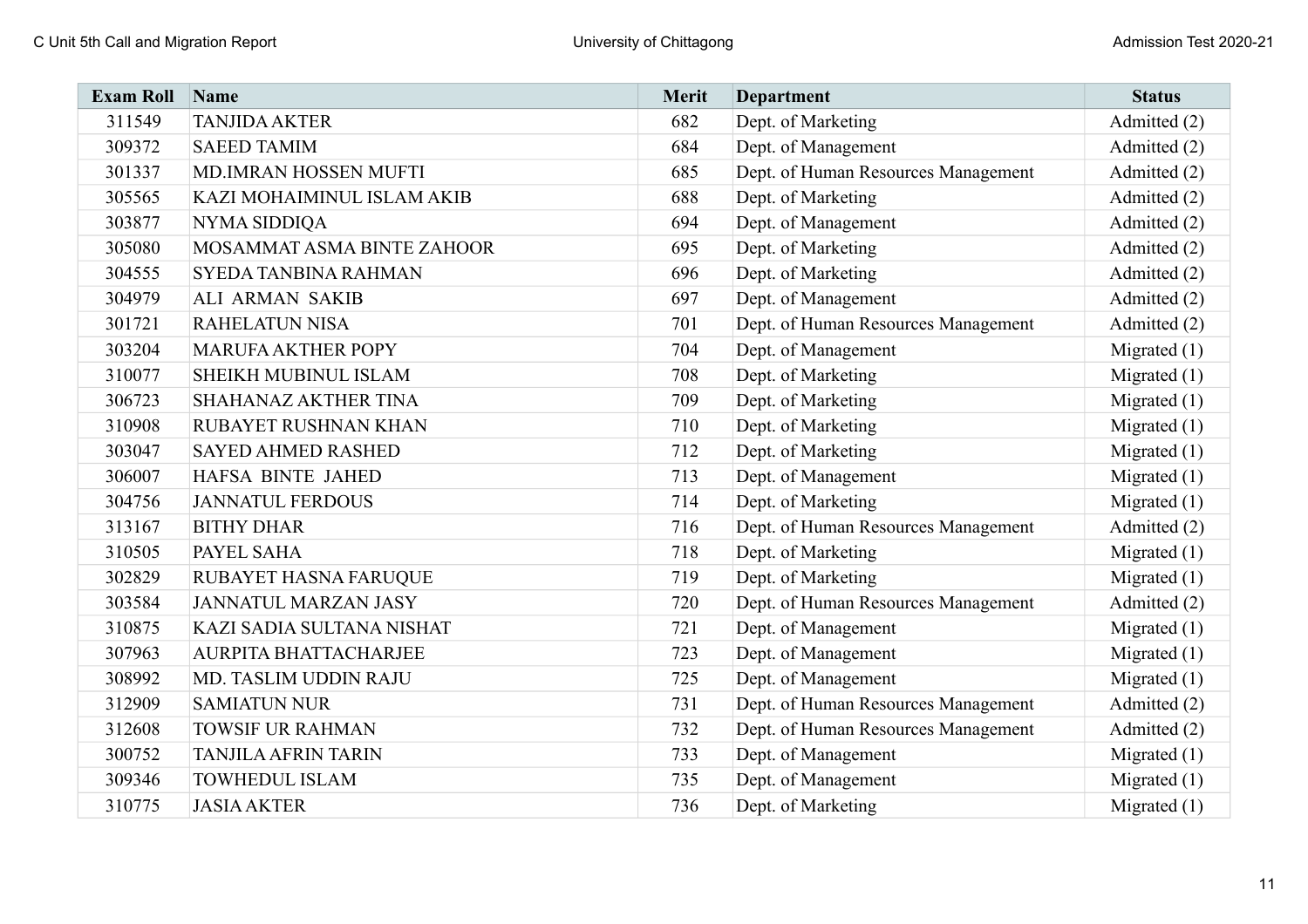| <b>Exam Roll</b> | Name                          | Merit | <b>Department</b>                   | <b>Status</b>  |
|------------------|-------------------------------|-------|-------------------------------------|----------------|
| 305687           | <b>MD. OMAR FARUK</b>         | 737   | Dept. of Management                 | Migrated $(1)$ |
| 310273           | <b>TASNOVA TASRIN</b>         | 739   | Dept. of Management                 | Migrated $(1)$ |
| 308523           | FAIZA SULTANA                 | 741   | Dept. of Management                 | Migrated $(1)$ |
| 303613           | MUHAMMAD NASIF IBN AZAM       | 742   | Dept. of Management                 | Migrated $(1)$ |
| 313217           | MD. IBRAHIM KHALIL            | 743   | Dept. of Management                 | Migrated $(1)$ |
| 306596           | <b>NAIMA AKTER</b>            | 745   | Dept. of Management                 | Migrated $(1)$ |
| 301953           | <b>SIRAZUM MUNIRA</b>         | 746   | Dept. of Human Resources Management | Admitted (2)   |
| 309879           | MOHAYMIN NUR TAWSIF           | 748   | Dept. of Marketing                  | Migrated $(1)$ |
| 304424           | <b>NAHIAN OAZIHA</b>          | 752   | Dept. of Human Resources Management | Migrated $(1)$ |
| 306694           | SUMAIYA SULTANA POLY          | 753   | Dept. of Management                 | Migrated $(1)$ |
| 302137           | SUDARSHAN CHAKRABORTY         | 755   | Dept. of Management                 | Migrated $(1)$ |
| 304989           | MOHAIMENUL MAHIAN             | 759   | Dept. of Marketing                  | Migrated $(1)$ |
| 310906           | <b>AISHY BARUA</b>            | 760   | Dept. of Management                 | Migrated $(1)$ |
| 304308           | <b>FAWJIYA KARIM SOMIYA</b>   | 761   | Dept. of Management                 | Migrated $(1)$ |
| 311443           | MD. ROBIUL ISLAM              | 763   | Dept. of Human Resources Management | Migrated $(1)$ |
| 302321           | MD. ASHRAFUL ALOM ABIR        | 766   | Dept. of Management                 | Migrated $(1)$ |
| 308060           | ARAFAT MAHABUB CHOWDHURY TOHA | 769   | Dept. of Management                 | Migrated $(1)$ |
| 300395           | <b>SANJIDA AKTAR</b>          | 772   | Dept. of Banking & Insurance        | Admitted (2)   |
| 310814           | <b>NAZMUL MIA</b>             | 773   | Dept. of Marketing                  | Migrated $(1)$ |
| 300499           | <b>KANIZ FATEMA</b>           | 775   | Dept. of Marketing                  | Migrated $(1)$ |
| 300204           | <b>MD ABDUL HAMID</b>         | 776   | Dept. of Management                 | Migrated $(1)$ |
| 311017           | <b>ABDULLAH ALL MARUF</b>     | 778   | Dept. of Banking & Insurance        | Admitted (2)   |
| 307470           | <b>JOY CHAKRABORTY</b>        | 780   | Dept. of Management                 | Migrated $(1)$ |
| 308111           | <b>REZWANA TAJRIN</b>         | 783   | Dept. of Management                 | Migrated (1)   |
| 310498           | <b>SUMIYA RAHMAN</b>          | 788   | Dept. of Marketing                  | Migrated $(1)$ |
| 304545           | <b>SHIFAT TAHIM ERIN</b>      | 790   | Dept. of Banking & Insurance        | Admitted (2)   |
| 312776           | <b>SURAIYA YEASMIN</b>        | 792   | Dept. of Management                 | Migrated $(1)$ |
| 313392           | <b>KOLI AKTER</b>             | 793   | Dept. of Management                 | Migrated $(1)$ |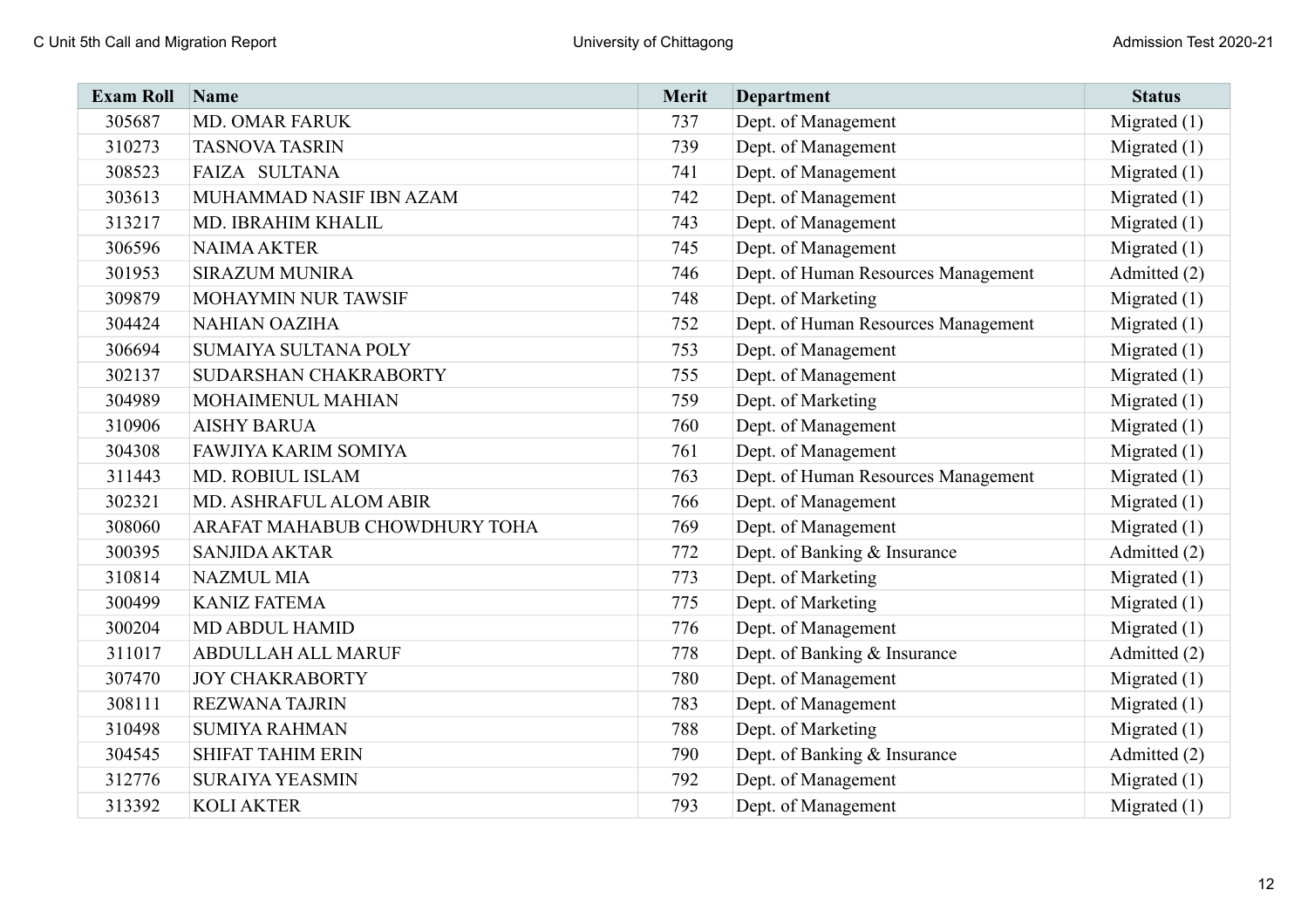| <b>Exam Roll</b> | Name                       | Merit | <b>Department</b>                   | <b>Status</b>  |
|------------------|----------------------------|-------|-------------------------------------|----------------|
| 311263           | <b>TAHRIMA AHMED</b>       | 796   | Dept. of Management                 | Migrated $(1)$ |
| 308124           | <b>TANIM NUSRAT</b>        | 798   | Dept. of Marketing                  | Migrated $(1)$ |
| 313399           | ANISA IBNATE TABASUM       | 799   | Dept. of Banking & Insurance        | Admitted (2)   |
| 310103           | NAJIA SULTANA              | 800   | Dept. of Marketing                  | Migrated $(1)$ |
| 306524           | <b>SHAHIR MUNTASIR</b>     | 802   | Dept. of Marketing                  | Admitted (3)   |
| 309230           | FARHAT RAMISA CHOWDHURY    | 803   | Dept. of Human Resources Management | Admitted (3)   |
| 311329           | <b>AFSANA YEASMIN</b>      | 805   | Dept. of Marketing                  | Admitted (3)   |
| 310731           | MOHAMMAD NAZIM UDDIN       | 806   | Dept. of Marketing                  | Admitted (3)   |
| 307704           | <b>BADHON DEVI</b>         | 807   | Dept. of Marketing                  | Admitted (3)   |
| 310222           | <b>TANJIDA AKTHER</b>      | 808   | Dept. of Human Resources Management | Admitted (3)   |
| 305322           | SANJINA MAHABUB SAIMA      | 809   | Dept. of Human Resources Management | Admitted (3)   |
| 308952           | MUNTAHABIN ALAM            | 813   | Dept. of Marketing                  | Admitted (3)   |
| 310256           | <b>SHARMIN AKTER</b>       | 814   | Dept. of Marketing                  | Admitted (3)   |
| 308293           | MD. YEASIN ARAFAT          | 820   | Dept. of Human Resources Management | Admitted (3)   |
| 302709           | <b>FARIJA NOOR</b>         | 823   | Dept. of Human Resources Management | Admitted (3)   |
| 311331           | AL-SAJIDUL ALAM SAEED      | 826   | Dept. of Human Resources Management | Admitted (3)   |
| 310283           | <b>ASMA ULFAT TASNIM</b>   | 830   | Dept. of Human Resources Management | Admitted (3)   |
| 313091           | <b>HASNA HENA JINUR</b>    | 833   | Dept. of Human Resources Management | Admitted (3)   |
| 302579           | MD. RAKIBUL HASAN SHARON   | 835   | Dept. of Marketing                  | Admitted (3)   |
| 310979           | <b>SAYMA AHAMED BITHI</b>  | 837   | Dept. of Marketing                  | Admitted (3)   |
| 309979           | SHADDHI CHOWDHURY          | 838   | Dept. of Human Resources Management | Admitted (3)   |
| 306993           | MOHAMMED MUFRATUL ISLAM    | 841   | Dept. of Marketing                  | Admitted (3)   |
| 312291           | MD. ARIFUL ISLAM ANTOR     | 846   | Dept. of Human Resources Management | Admitted (3)   |
| 303304           | ANUNNA CHAKRABORTY         | 847   | Dept. of Human Resources Management | Admitted (3)   |
| 303809           | <b>RAKIB HASAN</b>         | 848   | Dept. of Human Resources Management | Admitted (3)   |
| 300773           | <b>SHATARUPA CHOWDHURY</b> | 850   | Dept. of Human Resources Management | Migrated $(1)$ |
| 302006           | <b>SHAH PORAN HOSSAIN</b>  | 853   | Dept. of Banking & Insurance        | Admitted (3)   |
| 309258           | <b>TAHAMINA</b>            | 855   | Dept. of Human Resources Management | Migrated $(1)$ |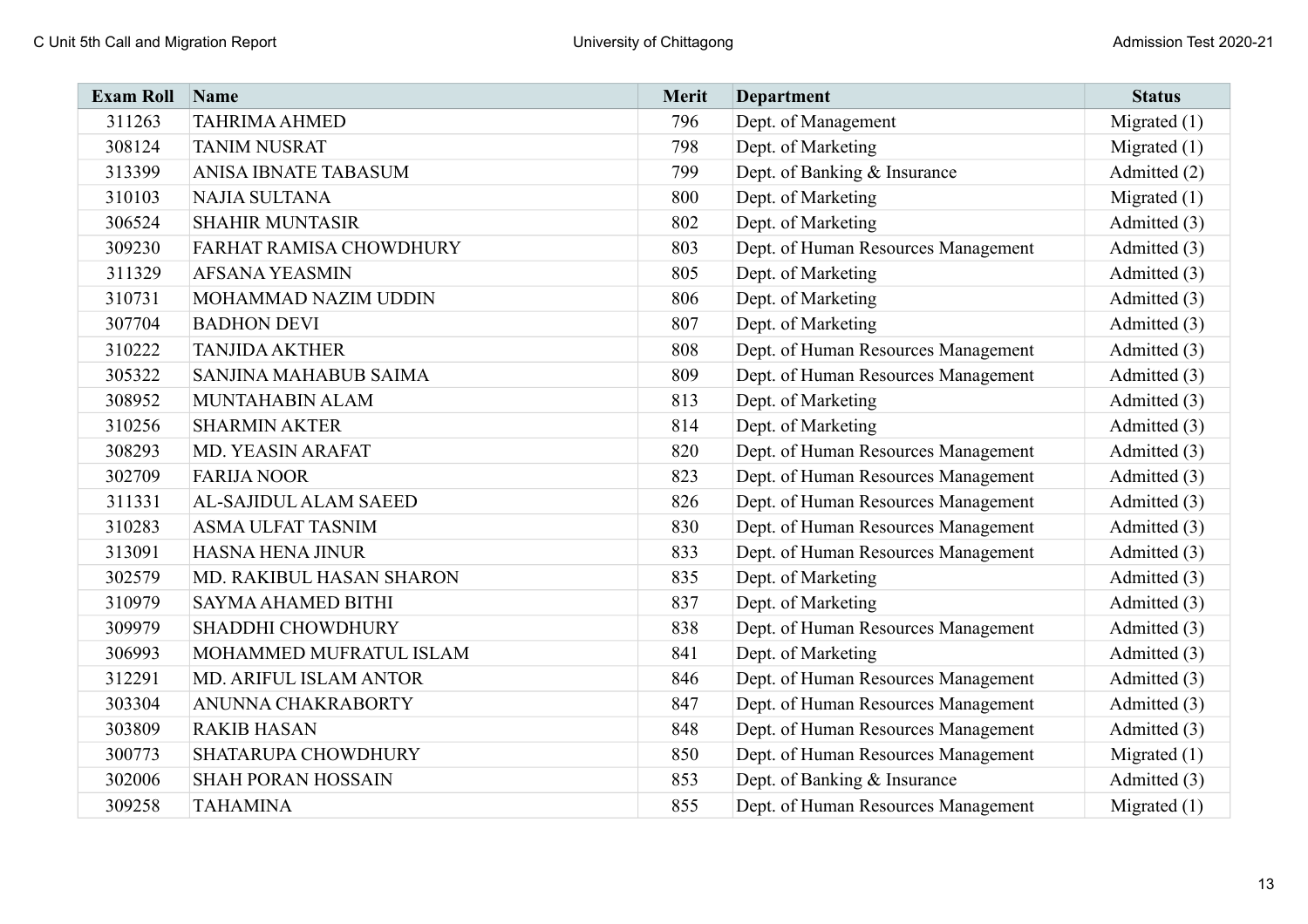| <b>Exam Roll</b> | Name                      | Merit | <b>Department</b>                   | <b>Status</b>  |
|------------------|---------------------------|-------|-------------------------------------|----------------|
| 300739           | <b>SAMIA SULTANA</b>      | 856   | Dept. of Banking & Insurance        | Admitted (3)   |
| 306519           | <b>AYESHA ISMAIL</b>      | 859   | Dept. of Banking & Insurance        | Admitted (3)   |
| 300257           | ANIKA DUTTA ANI           | 863   | Dept. of Human Resources Management | Migrated $(1)$ |
| 302119           | <b>ATA ULLAH</b>          | 866   | Dept. of Human Resources Management | Migrated $(1)$ |
| 311281           | <b>MD. TANVIR HASAN</b>   | 871   | Dept. of Human Resources Management | Migrated $(1)$ |
| 309974           | <b>FARJANA YESMIN</b>     | 875   | Dept. of Human Resources Management | Migrated $(1)$ |
| 313505           | <b>FARHAN TANVIR</b>      | 876   | Dept. of Banking & Insurance        | Admitted (3)   |
| 311646           | <b>IFFAT NAHAR TARANA</b> | 882   | Dept. of Human Resources Management | Migrated $(1)$ |
| 300811           | <b>NAFIS UDDIN</b>        | 883   | Dept. of Human Resources Management | Migrated $(1)$ |
| 309486           | RUMAISA JANNAT RANI       | 885   | Dept. of Banking & Insurance        | Admitted (3)   |
| 307045           | MST. MAHAFUZA RAHAT NOOR  | 886   | Dept. of Human Resources Management | Migrated $(1)$ |
| 312408           | HUMYRA AKTHER HERA        | 891   | Dept. of Human Resources Management | Migrated $(1)$ |
| 313877           | HABIBULLAH MISBHA         | 892   | Dept. of Human Resources Management | Migrated $(1)$ |
| 300996           | RICHI CHOWDHURY           | 893   | Dept. of Banking & Insurance        | Admitted (3)   |
| 313265           | MOHAMMAD SHIFAT UDDIN     | 895   | Dept. of Human Resources Management | Migrated $(1)$ |
| 306875           | MD. SAKIB HASAN           | 900   | Dept. of Human Resources Management | Migrated $(1)$ |
| 303498           | FAHAMEDA IBNAT NIKAT      | 903   | Dept. of Banking & Insurance        | Admitted (3)   |
| 308005           | <b>JANNATUL MAOYA</b>     | 904   | Dept. of Banking & Insurance        | Admitted (3)   |
| 310086           | <b>MD IMRAN SHAHED</b>    | 905   | Dept. of Banking & Insurance        | Admitted (3)   |
| 309095           | AFRINA AKTER RAIMA        | 907   | Dept. of Human Resources Management | Admitted (3)   |
| 304519           | <b>NAZMIN SULTANA</b>     | 909   | Dept. of Banking & Insurance        | Admitted (3)   |
| 301486           | <b>ISMAT JAHAN RITU</b>   | 910   | Dept. of Human Resources Management | Admitted (3)   |
| 313046           | <b>FERDOUS AKTER</b>      | 911   | Dept. of Human Resources Management | Admitted (3)   |
| 303359           | <b>ANISUR RAHAMAN</b>     | 916   | Dept. of Human Resources Management | Admitted (3)   |
| 304599           | PRITAM MITRA              | 918   | Dept. of Human Resources Management | Admitted (3)   |
| 306955           | SAMEEN RASHIQUE CHOUDHURY | 919   | Dept. of Banking & Insurance        | Admitted (3)   |
| 300580           | <b>UMMEY KOFAIRA</b>      | 921   | Dept. of Banking & Insurance        | Admitted (3)   |
| 312073           | <b>SHORMILA NUSRAT</b>    | 922   | Dept. of Human Resources Management | Migrated $(1)$ |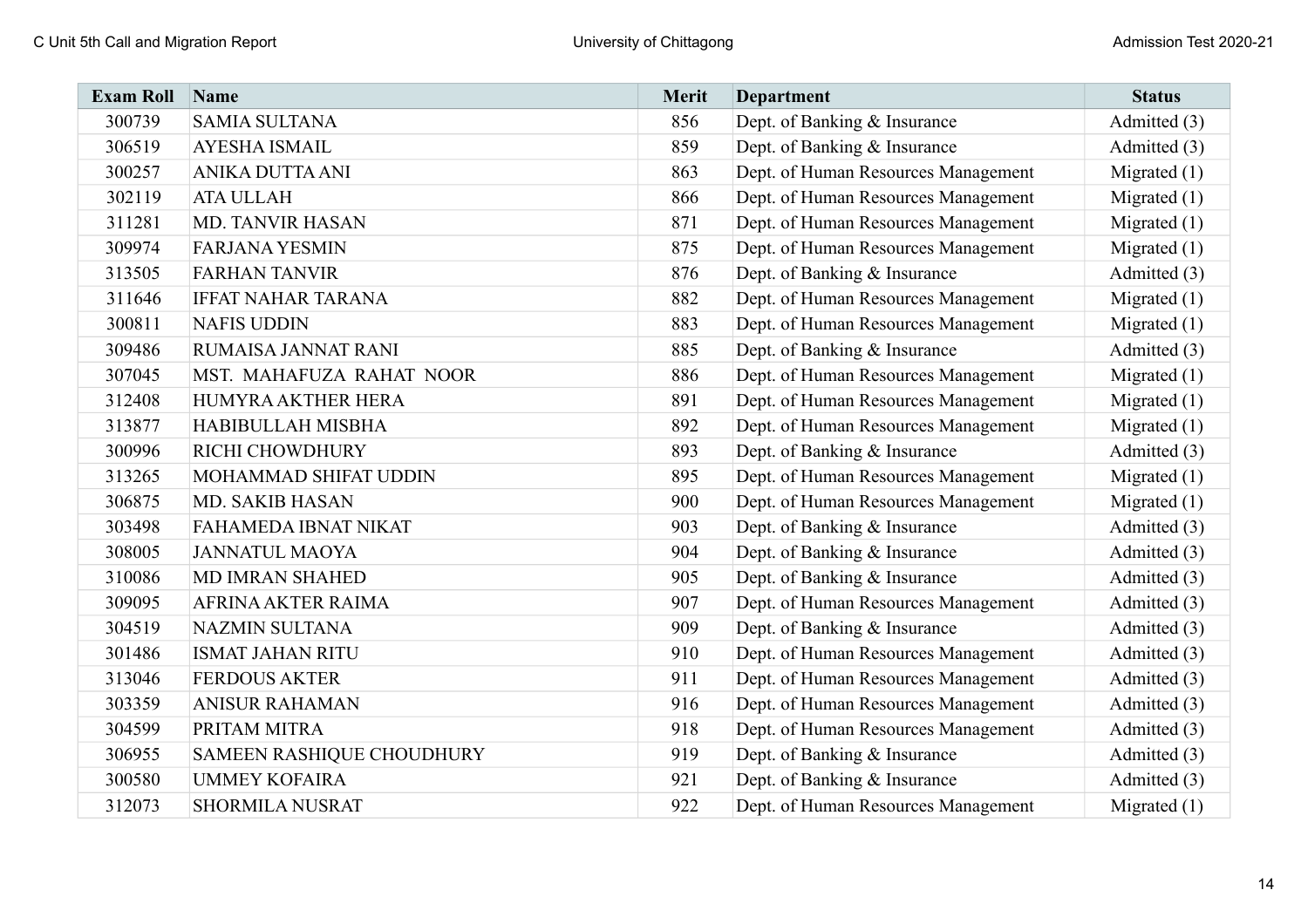| <b>Exam Roll</b> | Name                         | Merit | <b>Department</b>            | <b>Status</b> |
|------------------|------------------------------|-------|------------------------------|---------------|
| 307286           | <b>JOBEDA AKTER JASY</b>     | 923   | Dept. of Banking & Insurance | Admitted (3)  |
| 313063           | <b>MD. SUHAG RANA</b>        | 928   | Dept. of Banking & Insurance | Admitted (3)  |
| 310274           | <b>TONMOY BONIK</b>          | 929   | Dept. of Banking & Insurance | Admitted (3)  |
| 309976           | MOHAMMAD SHAZZAD HOSSAIN     | 930   | Dept. of Banking & Insurance | Admitted (3)  |
| 300194           | <b>JUNAYED -UR- REZA</b>     | 935   | Dept. of Banking & Insurance | Admitted (4)  |
| 306429           | <b>SABRINA SULTANA</b>       | 936   | Dept. of Banking & Insurance | Admitted (4)  |
| 311127           | <b>SHOJIB SAHA</b>           | 937   | Dept. of Banking & Insurance | Admitted (4)  |
| 305969           | <b>SAJEDA BEGUM</b>          | 940   | Dept. of Banking & Insurance | Admitted (4)  |
| 307654           | MOHAMMAD RASEDUL ALAM        | 944   | Dept. of Banking & Insurance | Admitted (4)  |
| 308092           | MD. MEHERAB AL HOSSAIN       | 946   | Dept. of Banking & Insurance | Admitted (4)  |
| 301701           | <b>AZWAD ABRAR SALMAN</b>    | 947   | Dept. of Banking & Insurance | Admitted (4)  |
| 302747           | <b>AZIZUL HAKIM RIFAT</b>    | 948   | Dept. of Banking & Insurance | Admitted (4)  |
| 301710           | <b>SHAFIQUL ISLAM SAIMUN</b> | 950   | Dept. of Banking & Insurance | Admitted (4)  |
| 300909           | MD. JAWADUL KARIM            | 953   | Dept. of Banking & Insurance | Admitted (4)  |
| 312378           | <b>ZIA UDDIN RIHAB</b>       | 955   | Dept. of Banking & Insurance | Admitted (4)  |
| 311227           | <b>NUSRAT JAHAN</b>          | 956   | Dept. of Banking & Insurance | Admitted (4)  |
| 312381           | KATIZA BEGUM SAIMA           | 957   | Dept. of Banking & Insurance | Admitted (4)  |
| 311323           | MD. ROKY HOSSEN              | 958   | Dept. of Banking & Insurance | Admitted (4)  |
| 309564           | MD. RAHIB ISLAM              | 959   | Dept. of Banking & Insurance | Admitted (4)  |
| 300778           | <b>GAZI SAYED MD.RIFAT</b>   | 960   | Dept. of Banking & Insurance | Admitted (4)  |
| 300203           | SK. HASNAINE RAHMAN          | 961   | Dept. of Banking & Insurance | Admitted (4)  |
| 303607           | <b>FAHMIDA SULTANA</b>       | 963   | Dept. of Banking & Insurance | Admitted (4)  |
| 309965           | <b>SHARMIN AKTER ANY</b>     | 964   | Dept. of Banking & Insurance | Admitted (4)  |
| 301607           | MD. SAKIB TOROUFDAR          | 965   | Dept. of Banking & Insurance | Admitted (4)  |
| 305567           | <b>JANNATUL NAYEM MAHIN</b>  | 968   | Dept. of Banking & Insurance | Admitted (4)  |
| 307000           | MD. FOYSAL HOSSAIN RIYAD     | 970   | Dept. of Banking & Insurance | Admitted (4)  |
| 301189           | SOUMRITA KANUNGOE            | 974   | Dept. of Banking & Insurance | Admitted (4)  |
| 309852           | RAMISA SHARMIN RAYSA         | 977   | Dept. of Banking & Insurance | Admitted (4)  |